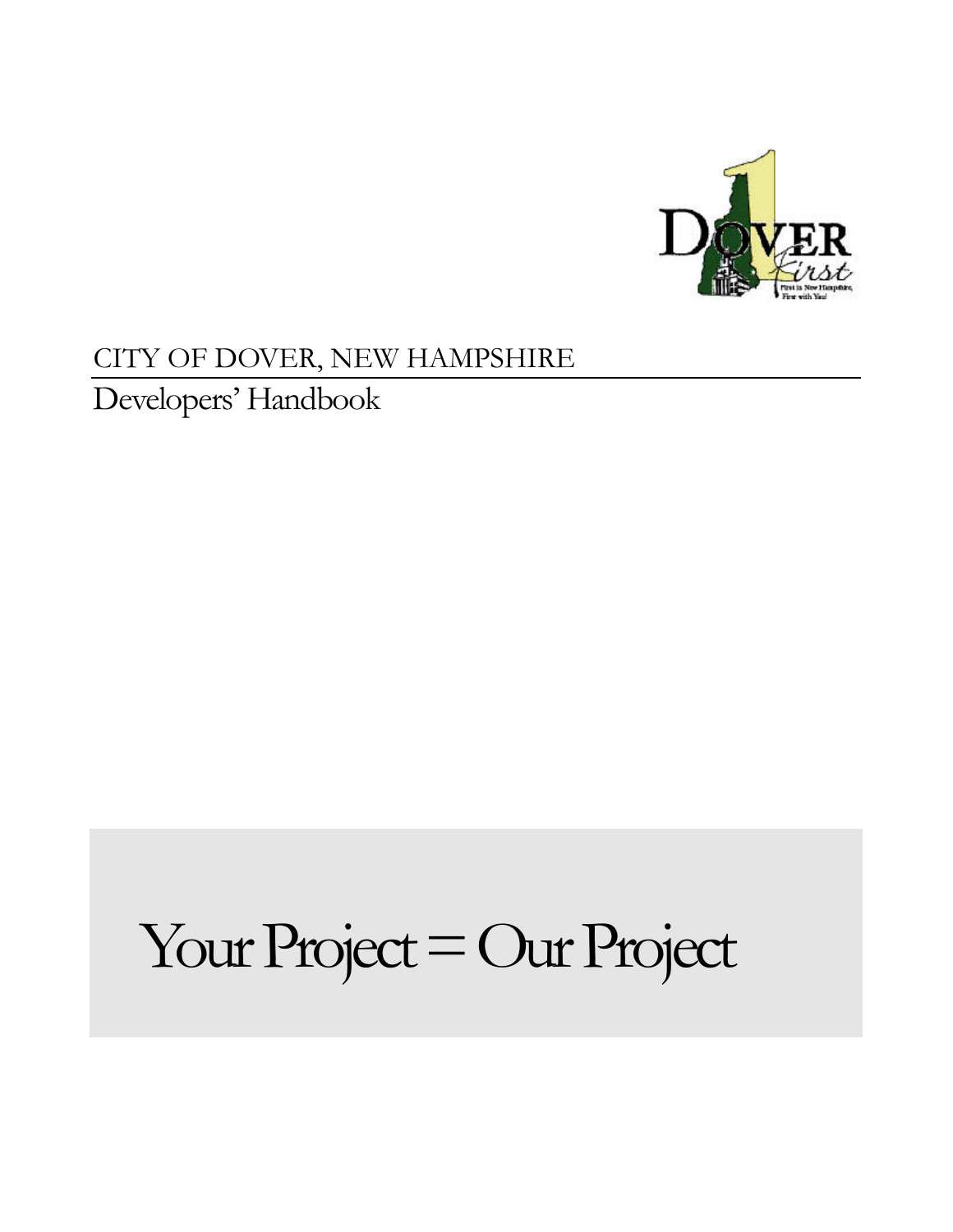

**Endorsed by the Planning Board: December 2009 Revised July 2018 Revised May 2021**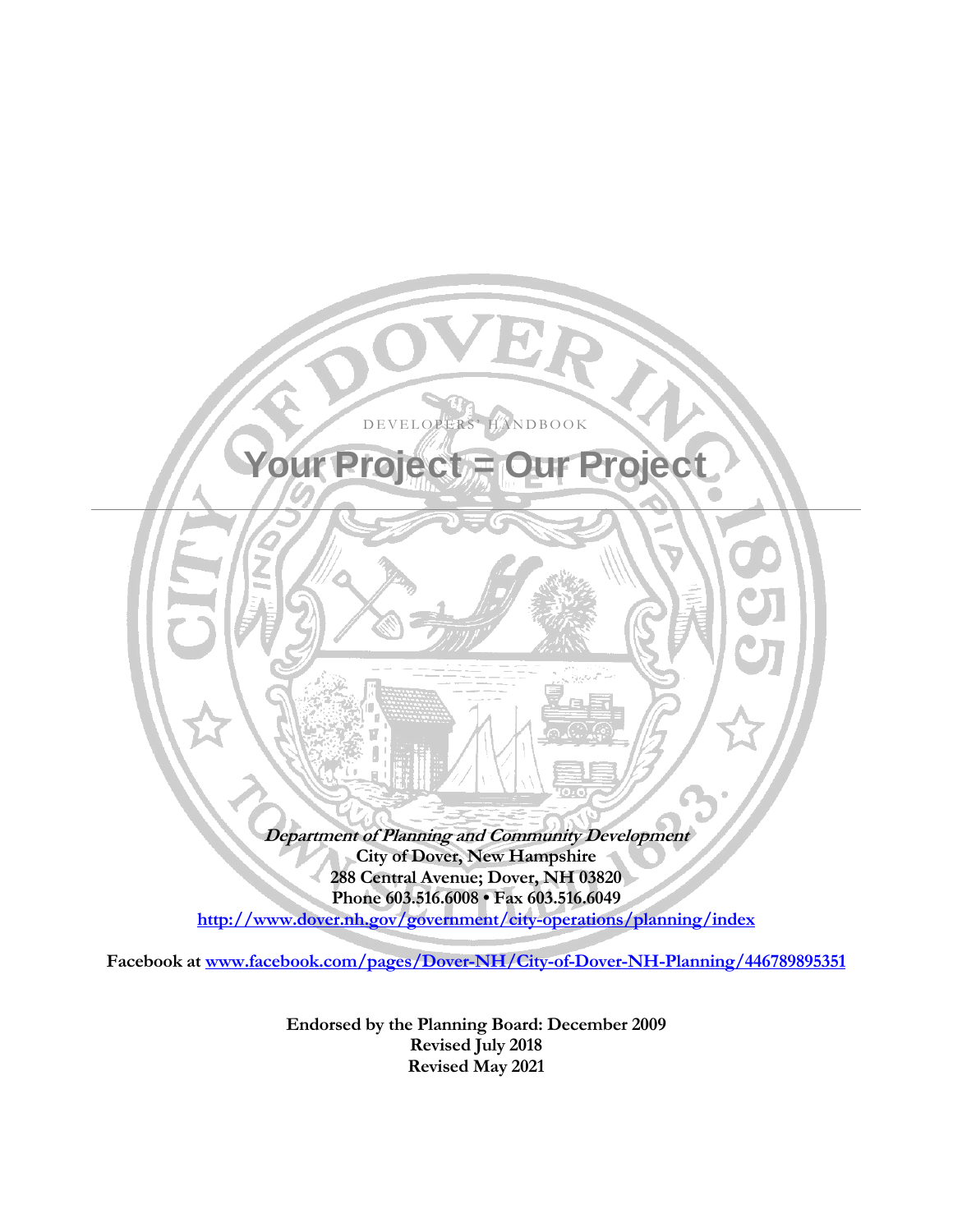## Table of Contents

| GOALS AND OBJECTIVES                             |                         | <b>Site Plan Review</b>                  | 8  |
|--------------------------------------------------|-------------------------|------------------------------------------|----|
| <b>Introduction</b>                              | 1                       | <b>Conditional Use Permit</b>            | 9  |
| <b>Staff</b>                                     | $\blacksquare$          | <b>Development Flow Charts</b>           | 9  |
| <b>Planning and Community Development</b>        | $\overline{2}$          | <b>Post Approval Phase</b>               | 15 |
| <b>Economic Development</b>                      | 2                       |                                          |    |
| <b>Inspection Services</b>                       | $\overline{2}$          | <b>Planning Board Applications</b>       | 15 |
| <b>Community Services</b>                        | $\overline{2}$          | <b>Permitting - Pre-construction</b>     | 15 |
| <b>Boards, Commissions and Committees</b>        | $\overline{2}$          | <b>Certificate of Occupancy</b>          | 15 |
| <b>Conservation Commission:</b>                  | $\mathbf{2}$            | <b>Other Elements</b>                    | 16 |
| <b>Dover Business and Industrial Development</b> |                         | <b>Follow up</b>                         | 16 |
|                                                  |                         | <b>Sign Permits</b>                      | 16 |
| <b>Authority</b>                                 | $\mathbf{z}$            | <b>Impact Fees</b>                       | 16 |
| <b>Dover Utilities Commission</b>                | $\mathbf{3}$            | <b>Investment Fees</b>                   | 17 |
| <b>Planning Board</b>                            | $3 -$                   | <b>Driveway Permit</b>                   | 17 |
| <b>Technical Review Committee</b>                | 3                       | <b>Private Roads</b>                     | 17 |
| <b>Zoning Board of Adjustment:</b>               | 3                       | <b>Class VI Roads</b>                    | 17 |
| PLAN REVIEW PROCESS                              |                         | Work in a Public Right of Way            | 18 |
| <b>Pre-Approval Phase</b>                        | 4                       | <b>State/Federal Permits</b>             | 18 |
| <b>Concept Review</b>                            | 4                       | <b>Customary Home Occupation Permits</b> | 18 |
| <b>Technical review</b>                          | 5                       | <b>Accessory Dwelling Unit Permits</b>   | 18 |
| <b>Approval Phase</b>                            | 5                       | <b>Historic District</b>                 | 18 |
| <b>Zoning Board of Adjustment Review</b>         | 5                       | <b>RESOURCES</b>                         |    |
| <b>Conservation Commission Review</b>            | 6                       | <b>Contacts</b>                          | 19 |
| <b>Planning Board Review</b>                     | 6                       |                                          |    |
| <b>Types of development</b>                      | 7                       | <b>Land Use Regulations</b>              | 20 |
| <b>Subdivision</b>                               | $\overline{\mathbf{z}}$ | <b>City Code Chapters</b>                | 20 |
|                                                  | 8                       | <b>Standard Operating Procedures</b>     | 20 |
| Lot Line Adjustment                              |                         |                                          |    |

| <b>Site Plan Review</b>                  | 8  |
|------------------------------------------|----|
| <b>Conditional Use Permit</b>            | 9  |
| <b>Development Flow Charts</b>           | 9  |
| <b>Post Approval Phase</b>               | 15 |
| <b>Planning Board Applications</b>       | 15 |
| <b>Permitting - Pre-construction</b>     | 15 |
| <b>Certificate of Occupancy</b>          | 15 |
| <b>Other Elements</b>                    | 16 |
| <b>Follow up</b>                         | 16 |
| <b>Sign Permits</b>                      | 16 |
| <b>Impact Fees</b>                       | 16 |
| <b>Investment Fees</b>                   | 17 |
| <b>Driveway Permit</b>                   | 17 |
| <b>Private Roads</b>                     | 17 |
| <b>Class VI Roads</b>                    | 17 |
| Work in a Public Right of Way            | 18 |
| <b>State/Federal Permits</b>             | 18 |
| <b>Customary Home Occupation Permits</b> | 18 |
| <b>Accessory Dwelling Unit Permits</b>   | 18 |
| <b>Historic District</b>                 | 18 |
| <b>RESOURCES</b>                         |    |
| <b>Contacts</b>                          | 19 |
| <b>Land Use Regulations</b>              | 20 |
| <b>City Code Chapters</b>                | 20 |
| <b>Standard Operating Procedures</b>     | 20 |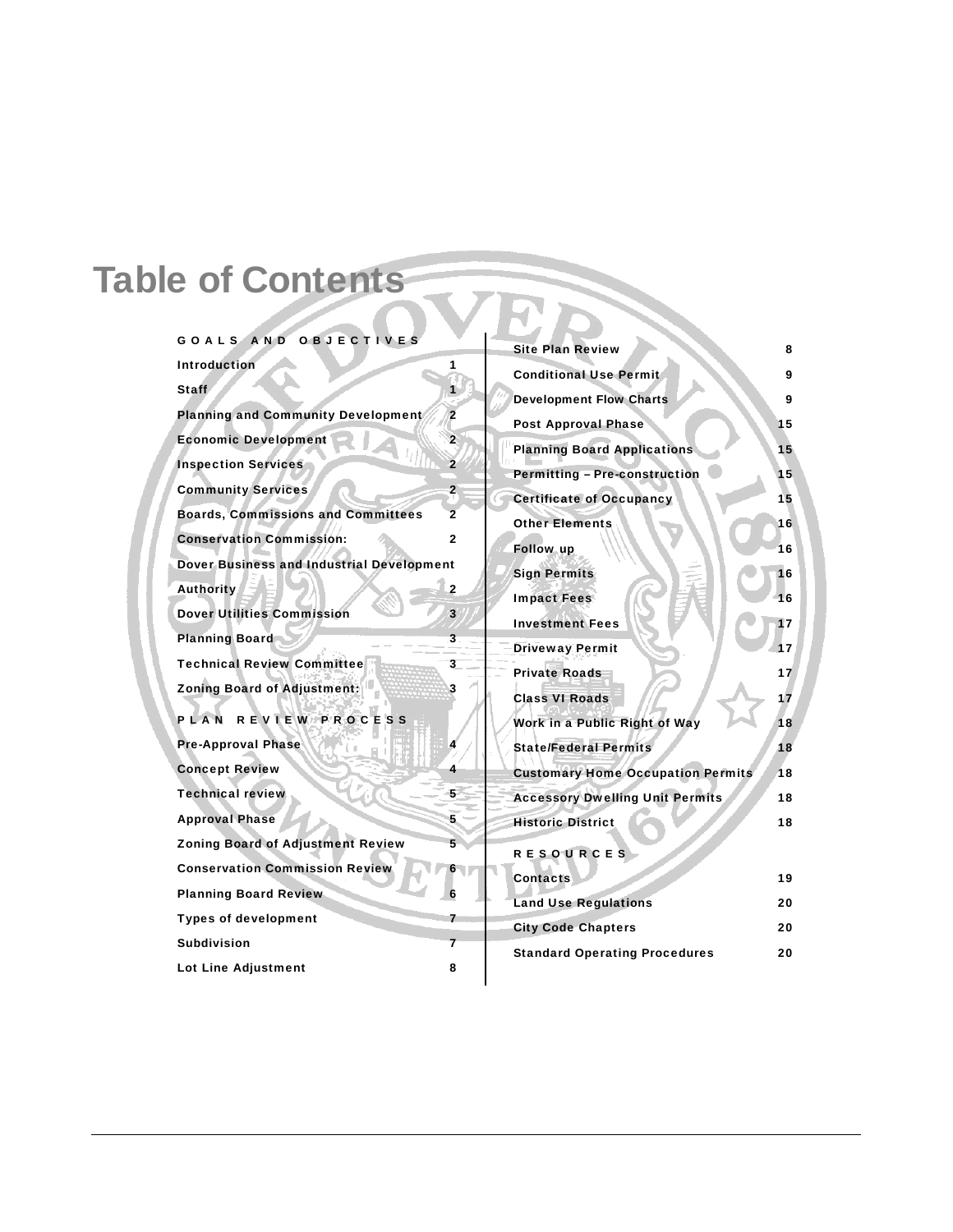#### **NOTE**

**This document should not be used for any purpose except as a reference manual. As such, persons using this document should not consider it to be a legal or binding covenant upon the City of Dover.** 

**In every case, the Department of Planning and Community Development should be consulted prior to any development actions that may be taken based upon the contents of this handbook alone.** 

**Finally, feedback is always appreciated. This handbook is designed to be a general introduction to the development process in Dover, and feedback from the end user will improve the book as well as the process. Please do not hesitate at any point in the process to provide questions, comments or suggestions.** 

OHANG

**D 162**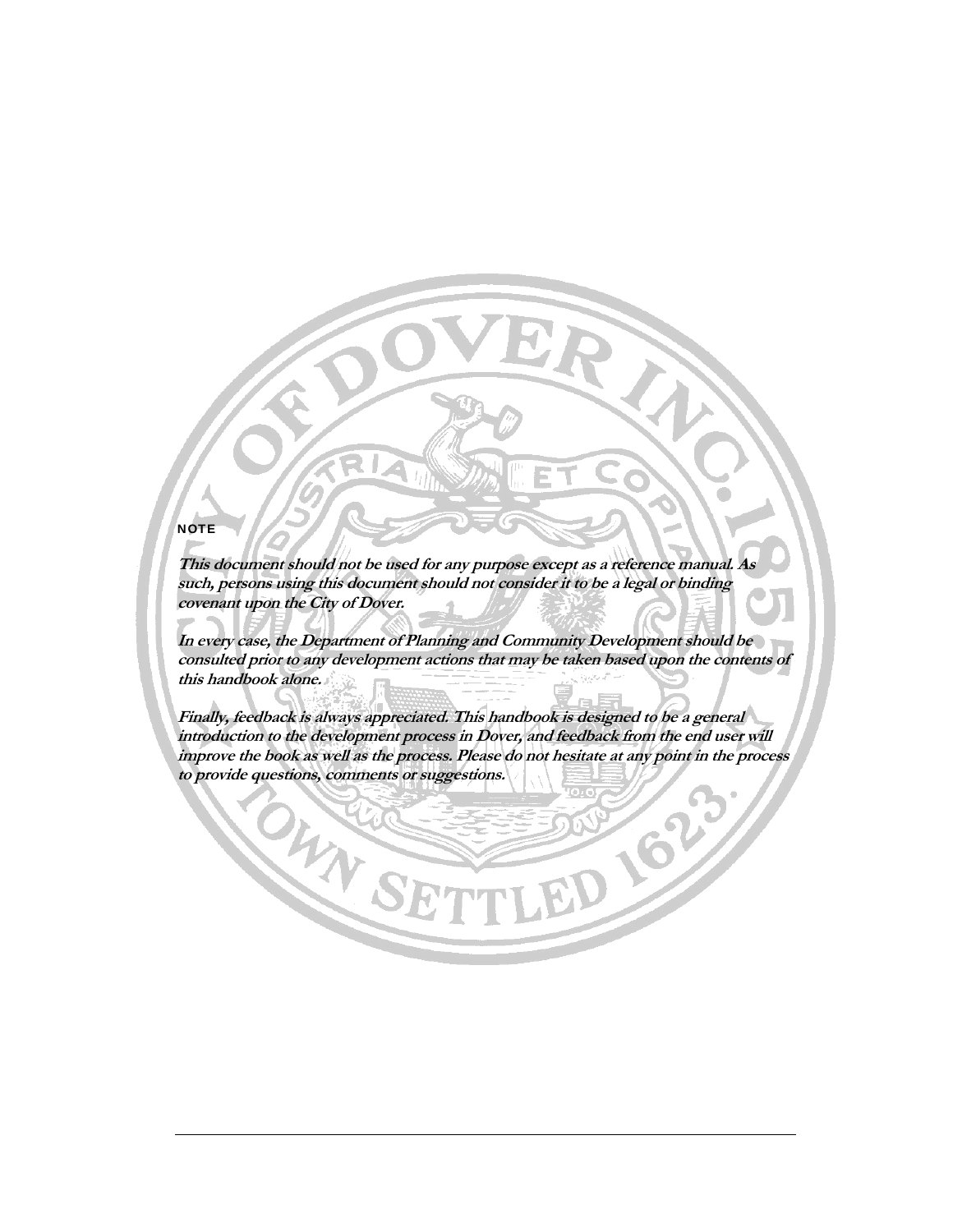# **Section** 1

## Goals and Objectives

*This section describes the intent of this handbook and introduces the resources available during development.* 

evelopment in Dover is guided by principles rooted in its Master Plan. Specifically, the 2007 Land Use chapter provides guidance for context sensitive growth. This growth is sensible and well thought out. To assist property owners and developers with the development process, City staff has prepared this document. We have attempted to make this handbook easy to read and understand. It is designed to flow like a resource rather than a set of regulations. The guide outlines the process used in Dover, as well as the various boards, commissions and staff involved in the permit and review process for land development. By no means is this handbook a stand alone document. Property owners, developers and their agents are encouraged to discuss any portion of the process with city staff to ensure that we are all working from the same page.  $\sum_{\substack{\text{th } \text{th } \text{}}}\nolimits$ 

### Introduction

In Dover, land development reaches back almost 400 years. As time has progressed, the development patterns and process has continually evolved. The early settlers at Hilton Point did not need a building permit to erect their houses, nor did they worry about setbacks or minimum lot sizes. In fact they would be bewildered by those concepts. Dover's Planning and Development staff and volunteers recognize that while terms change and processes are created, a degree in planning or engineering should not be required to develop your property.

It is with that understanding that the City of Dover has developed this *Handbook*. It will lay out the process and help property owners and developers find their way. It is written in simple and concise terms, and should be useful whether this is your first lot line adjustment, or you are an experienced developer.

### Staff

The City of Dover operates with professional staff who review projects and advise volunteer boards and commissions. This staff is located throughout the city, but is connected in a variety of ways, and uses many methods to communicate and interact with our citizen clients.

While staff may not all be located in one

#### DEPARTMENTS AND **LOCATIONS**

- Planning and Community Development | City Hall
- Economic Development | City Hall
- Inspection Services | North End Fire Station (Sixth St)
- Community Services | Mast Road PW Facility

office, we work with developers as part of one team to shepherd a project from concept to certificate of occupancy.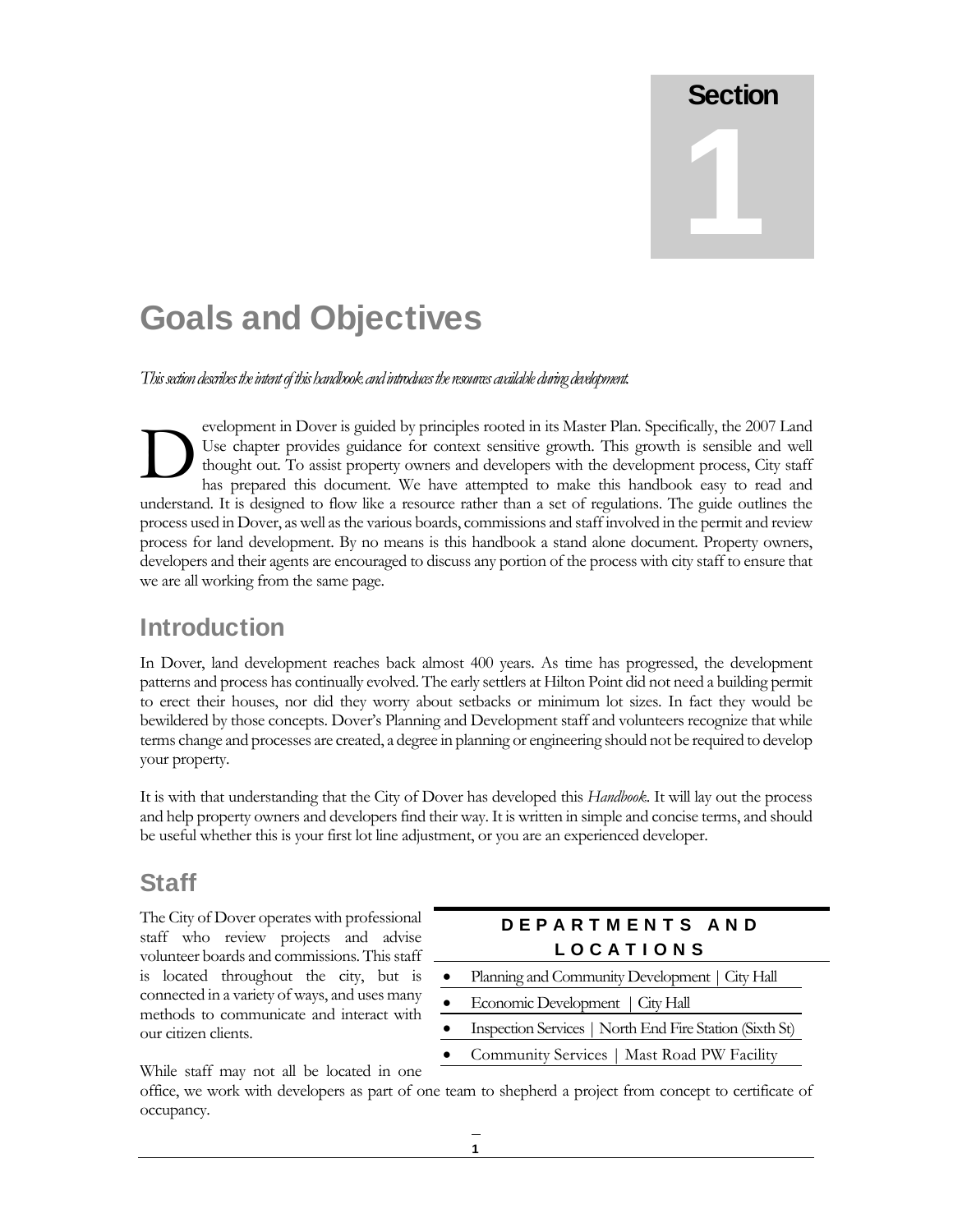#### Planning and Community Development

The Department of Planning and Community Development is located in the City Hall. The Department oversees planning, community development, zoning administration as well as parking and traffic review and permitting. The staff is available to assist in review and concept development, facilitate plan review and approval, as well as to inform residents and property owners on the project and to act as ombudsmen regarding development in Dover.

#### Economic Development

The Dover Business and Industrial Development Authority (DBIDA), located in City Hall, is a commercial property owner's resource for navigating through the development process. Staff will walk a project through the process, advocating needs and assisting the developer with understanding local and state codes.

#### Inspection Services

Located on Sixth Street in the Fire and Rescue Headquarters, the City of Dover's Inspection Services office consists of building, electrical, plumbing/mechanical, health and life safety inspectors. These inspectors will review plans during the concept phase, as part of the technical review process; be involved with the pre-construction meeting, issue permits, and advise applicants during the construction of a building. Staff also reviews existing structures to advise on reuse opportunities.

#### Community Services

Located on Mast Road, and adjacent to Dover's recycling center is the Bouchard Public Works Facility. The Community Services department is a multi-faceted operation dealing with engineering, highways, utilities and oversight of environmental program components. Engineering staff will work with a developer to understand existing infrastructure and ensure that a developer has a cohesive understanding of at infrastructure. Additionally, utilities staff is available to discuss upgrades and alterations which might be needed for renovation/redevelopment work.

### Boards, Commissions and Committees

#### Conservation Commission:

This is a seven (7) member citizen commission with responsibility for locally advising the Planning Board on the City's Conservation and Wetland's districts. Any development project that involves filling, dredging, removing or altering any wetland area (including buffer areas) will require involvement with the Commission. The City Planner serves as staff support for this commission. Minutes and Agendas are drafted by the Commission and are available through the Planning Office. **The Conservation Commission meets on the second Monday of the month at 5:30 pm in regular session.** 

#### Dover Business and Industrial Development Authority

This is an eleven (11) member 503(c)3 non-profit corporation that manages economic development for the City of Dover and is funded by the City. DBIDA works to retain, expand, and assist Dover businesses of all sizes, and works to identify and attract relocation candidate businesses and new businesses to Dover

#### PLANNING

288 Central Avenue; Dover NH 03820

M –Th (8 am – 6 pm) F (8:30 – 4)

P: (603) 516-6008

www.dover.nh.gov/

Director: Christopher G. Parker, AICP

#### DBIDA

288 Central Avenue; Dover NH 03820

M –Th (8 am – 6 pm) F (8:30 – 4)

P: (603) 516-6043

http://www.locateindovernh.com/

Director: Daniel Barufaldi

| INSPECTION SERVICES               |
|-----------------------------------|
| 262 Sixth Street; Dover, NH 03820 |
| $M - F (8 am - 4 pm)$             |
| $P: (603) 516-6038$               |
| www.dover.nh.gov/                 |
| Building Official: James Maxfield |
|                                   |

| COMMUNITY SERVICES            |
|-------------------------------|
| 271 Mast Road; Dover NH 03820 |
| $M - F (8 am - 4 pm)$         |
| $P: (603) 516-6450$           |
| www.dover.nh.gov              |
| Director: John Storer         |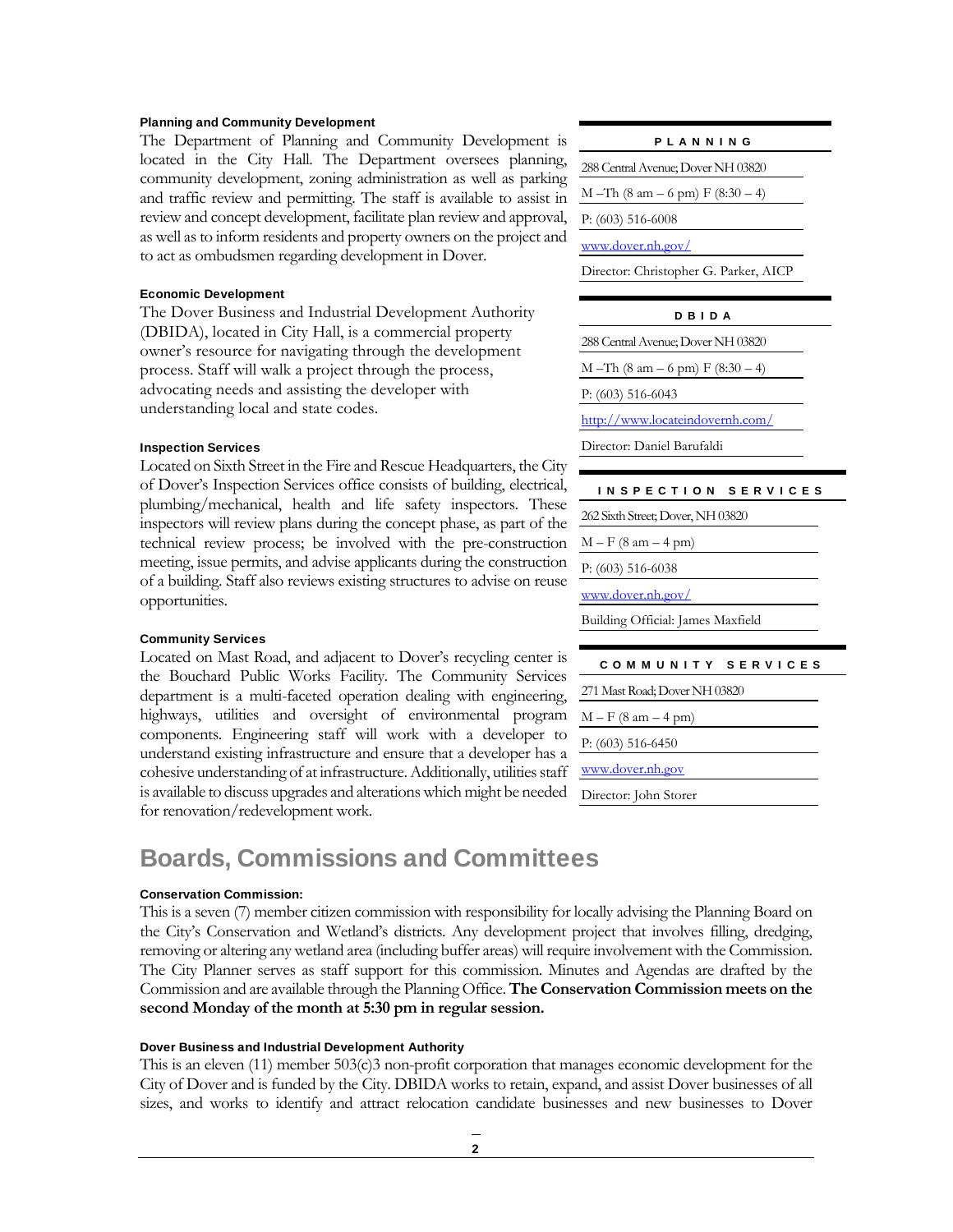locations. It also acts as the manager of the City's business park, Enterprise Park. **DBIDA meets on the first Thursday of the month at 4:00 pm in regular session.** 

#### Dover Utilities Commission

The seven (7) member citizen Utilities Commission advises the Community Services Department on the development, maintenance, operation and expansion of the water supply and sanitary sewer system in the City of Dover. This advisory role includes policy, rate structure, public relations and matters of general public interest. Finally, the Commission reviews, sets investment fees for the utility systems, and considers abatement requests. **The Commission meets on the third Monday of the month at 6:00 pm at the Community Services building on Mast Road.** 

#### Planning Board

This is a nine (9) member citizen appointed body which is charged with review and approval of site plans and subdivisions which occur in the City. The Assistant City Manager serves as the Board's representative on a day-to-day basis. Minutes and agendas are drafted in the Planning Office. **The Planning Board meets on the second and fourth Tuesday of the month in regular session at 7:00 pm.** 

#### Technical Review Committee

This is a staff committee which works with an applicant, to review technical aspects of a plan before he/she appears before the Planning Board. The Assistant City Manager, Zoning Administrator, Fire Chief, Police Chief, Economic Development Director, Community Service Director and Planning Board Chair are all represented at the meetings. The City Planner is the liaison for the Committee. Minutes and agendas are drafted in the Planning Office. **The TRC meets every Thursday at 10:30 am.** Plans for review must be submitted three weeks prior to a meeting.

#### Zoning Board of Adjustment:

This is a five (5) member citizen; appointed body, responsible for hearing all variance requests and special exception requests. The Zoning Administrator serves as the Board's staff liaison. Minutes and agendas are drafted in the Planning Office. **The Zoning Board of Adjustment meets on the third Thursday of the month at 7:00 pm in regular session.**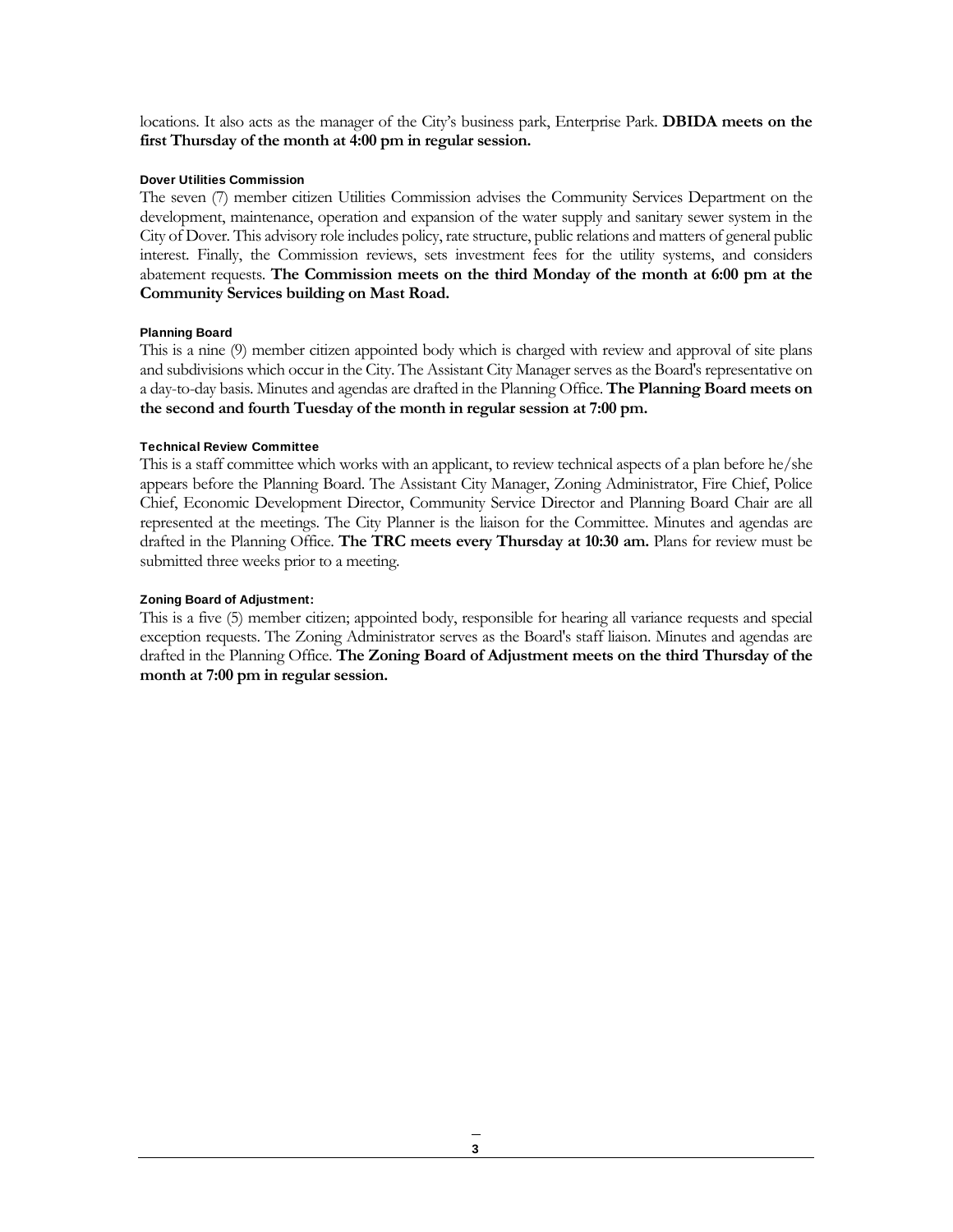# Section 2

## Plan Review Process

*This section describes the plan review process in Dover and is divided into three sections.* 

over follows a process, outlined below, which is efficiently aimed at facilitating a transparent development process. Meetings are open to the public, and Planning Board meetings are conducted live on the City's local government access channel, television Channel 22. Staff works to keep abutters informed of development and encourages interaction between developers and their neighbors as much as possible during the process. At the same time, staff understands the needs for discreteness and will meet with property owners in a confidential manner throughout the process, recognizing that once a plan has been formally submitted, it is available to the public for review.  $\sum_{\substack{\text{dv}\text{div}\text{div}}}$ 

## Pre-Approval Phase

Applicants are expected to review the City's Land Use Regulations, including the applicable Site plan, Subdivision regulations and Zoning ordinance prior to preparing plans for Planning Board review. These regulations will guide the Planning Board and applicant through the approval process. Included in these regulations are information on permitted uses, dimensional restrictions, application procedures to be consistent with others and specific plan requirements. Copies are available from the Planning Department or City Clerk's office and online at https://ecode360.com/DO0878.

#### Concept Review

A project may start the development approval process with a meeting with the Planning staff. Staff is available during normal business hours, and can host virtual meetings, or meet in person. The City Planner will meet with a developer to review a potential concept as needed and is happy to outline the process with a developer. At this initial concept meeting, the developer will get feedback on basic concepts and elements on the plan. Additionally, this meeting will identify if a special exception, variance or conditional use permit is required.

Commercial projects may begin their process by meeting with the Economic Development Director or City Planner. There are special requirements and opportunities which might apply to non-residential projects and these can be discussed during the concept meeting.

For site plans and larger subdivision projects, a pre-application meeting with the Technical Review Committee is also available. This meeting provides an informal, no cost opportunity for anyone with a development idea to receive feedback. Staff will listen to ideas and offer feedback which might avoid a log jam further into the process. The Technical Review Committee meets Thursday mornings at 10:30 in City Hall. Planning staff must be aware of your desire to be on the agenda two (2) days prior to the meeting.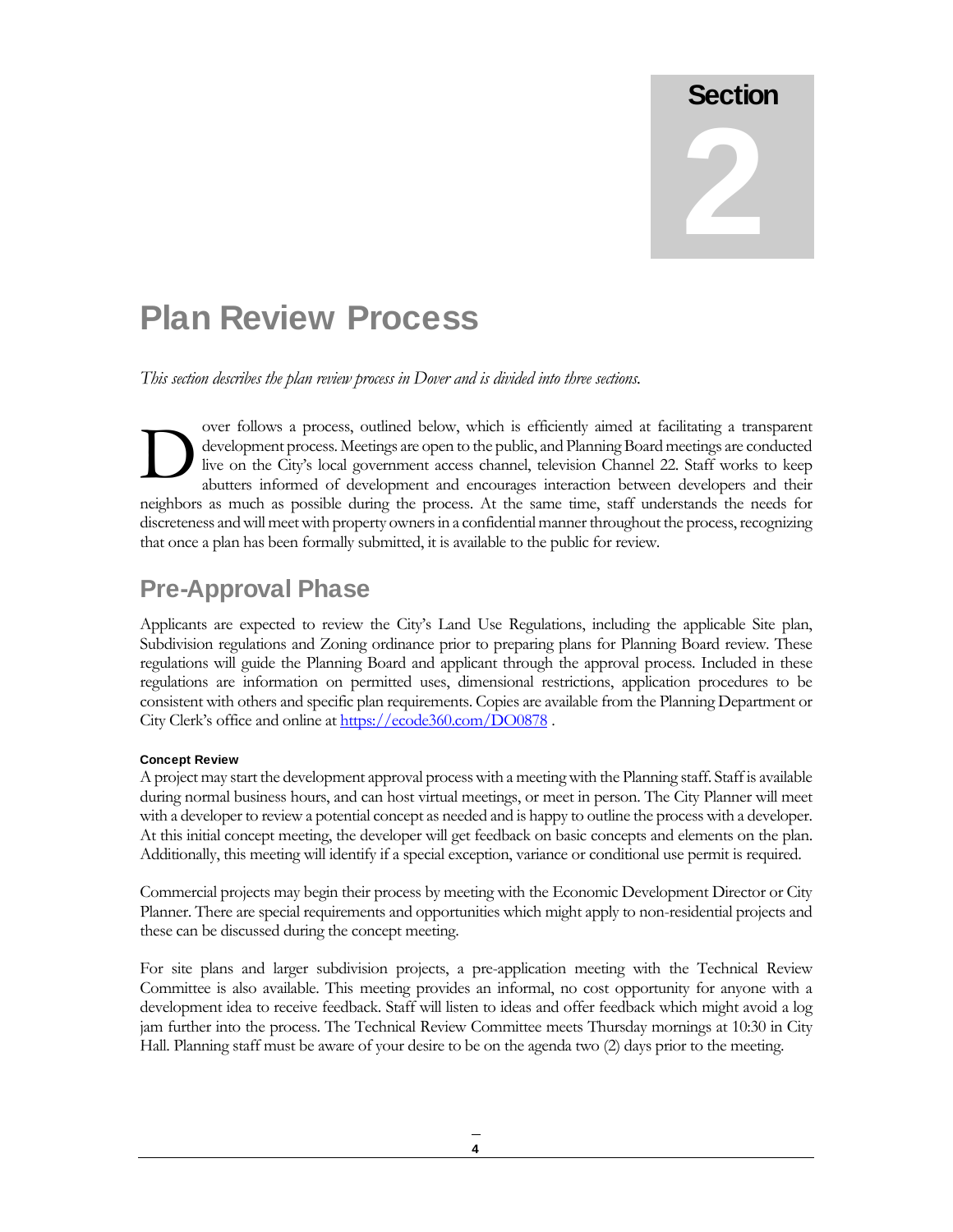#### Technical review

Once a plan is ready to progress to the Planning Board, it may need a technical review by the City's professional staff. This review is necessary for site plans and most major subdivisions. The Technical Review process is a flexible and informal process. An applicant schedules the TRC meeting with the City Planner. These meetings are held once a week on Thursday mornings at 10:30. An applicant should bring eight (8) sets of plans, and a completed application, and the review fee to the Planning Office to schedule the meeting, three weeks ahead of the desired meeting date.

| TRC MEMBERS                              |
|------------------------------------------|
| Planning Board Chair (Citizen)           |
| <b>Community Services Director</b>       |
| Fire Chief                               |
| Police Chief                             |
| Zoning Administrator                     |
| Economic Development Director            |
| Acquitant City Managay Dianning Divertor |

At the meeting, staff will bring a list of issues or concerns on a plan Assistant City Manager/Planning Director

and review the list with the applicant. This list eventually becomes the basis for the conditions of approval necessary before a plan can be signed by the Planning Board Chair as being complete. These meetings are open to the public, but there is no public hearing involved. Depending on the scope and amount of changes required by the TRC, a second meeting may be required. It is advisable for large project developments to meet in concept TRC before subitting.

## Approval Phase

Prior to appearance before the Planning Board or Conservation Commission, all plans must meet the City's Zoning ordinance. This may require an appearance to the Zoning Board of Adjustment to start the process.

#### Zoning Board of Adjustment Review

The ZBA is a quasi-judicial board which hears and votes on all requests for variances and special exceptions from the Zoning Ordinance. Additionally, the ZBA acts as the appeal board for interpretation of the zoning code. This appeal may be to any officer or Board of the City, which has made a zoning interpretation. The Zoning Board of Adjustment meets on the third Thursday of each month at 7:00 PM in the City Council Chambers of City Hall. Meetings are open to the public but are not televised.

| ZBA MEMBERS (5                    |  |  |  |  |  |  |
|-----------------------------------|--|--|--|--|--|--|
| REGULAR)                          |  |  |  |  |  |  |
| Zoning Board Chair                |  |  |  |  |  |  |
| Zoning Board Vice Chair           |  |  |  |  |  |  |
| 3 regular members                 |  |  |  |  |  |  |
| 3 alternates                      |  |  |  |  |  |  |
| 3 year terms, which are staggered |  |  |  |  |  |  |
| Council appoints citizen members  |  |  |  |  |  |  |

Applications are due to the Planning office twenty one (21)

days prior to the scheduled meeting of the Board. Applications are available in the Planning Office, or online at www.dover.nh.gov, and includes a worksheet with the individual questions that need to be answered in front of the Board. The Zoning Administrator processes these applications, and acts as a point of contact with the ZBA. **Applicants should be aware that they will be charged a fee for processing the application, for notifying the abutters by certified mail, and to advertise the public hearing in the newspaper.** 

During the hearing, the applicant will address the criteria for variance or special exception outlined in the application. The Board will decide whether to accept jurisdiction on an application, and then open a public hearing. During the public hearing, the public is invited to speak and express their opinions in regard to the proposed project and ask questions. The Board will act on the information that has been presented. In order for a finding in favor of the applicant, three (3) or more members of the Board need to vote in favor. If there are less than five (5) members present, the applicant may choose not to be heard that night. In the case of an appeal, the applicant shall present why they feel an error has been made.

Once a decision has been rendered, the applicant or an abutter may apply for a rehearing within thirty (30) days of the date of the hearing. A rehearing may be granted as part of the appeal. There are additional reasons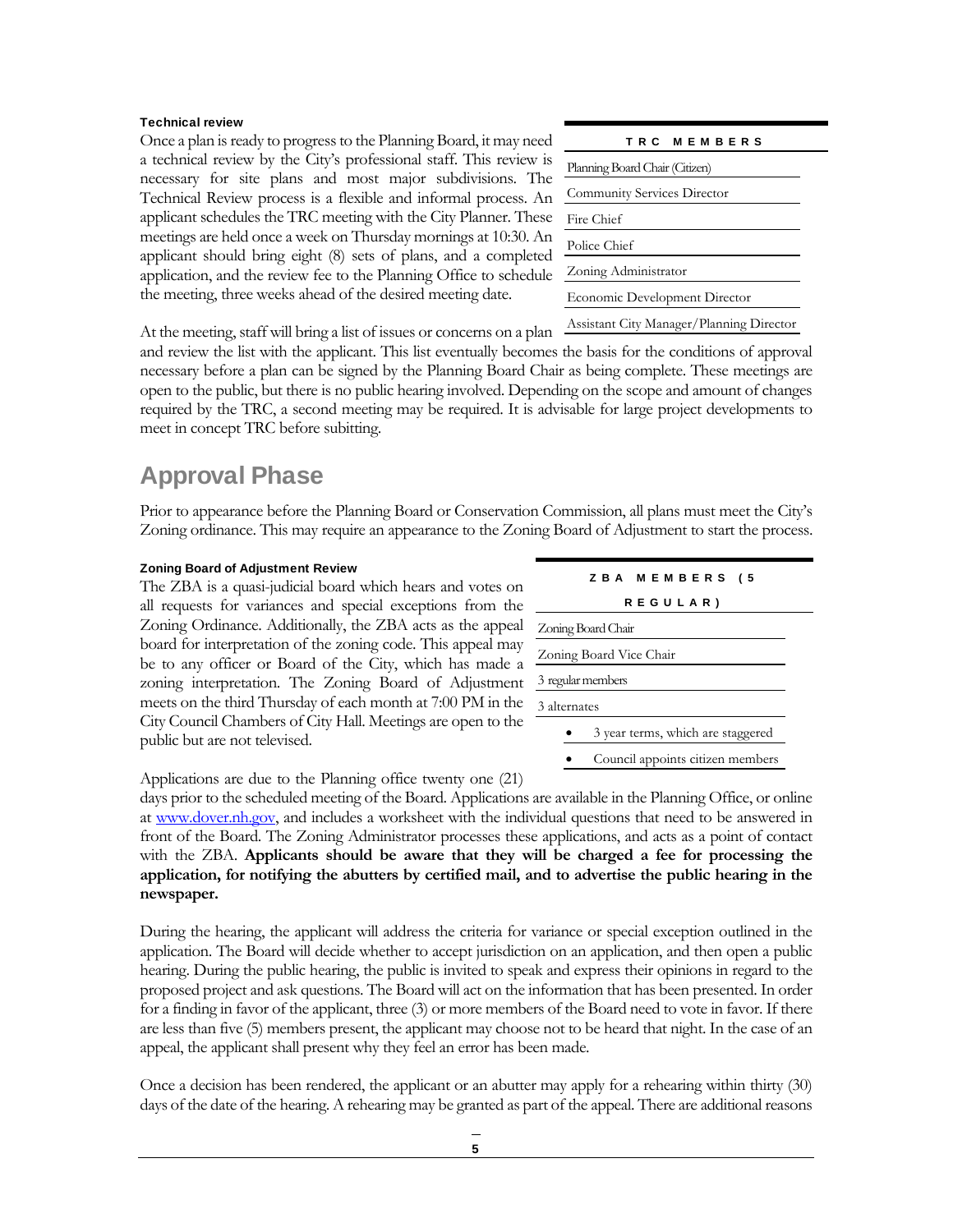that a rehearing may be warranted. If the Board approves the request, the rehearing will be scheduled at a subsequent meeting as a new case.

Within thirty (30) days after the decision of such a rehearing, the petitioner may appeal, by petition, to Superior Court.

After a petition has been granted by the ZBA, barring any requests for re-hearings or litigation from abutters, and upon waiting the thirty (30) day period, the next step is for the applicant to obtain the necessary building permits, and Planning Board approval, if necessary.

#### Conservation Commission Review

The Conservation Commission advises the Planning Board on all requests for environmental Conditional Use Permits. The Commission meets on the second Monday of each month at 5:30 PM in the City Council Chambers of City Hall. Meetings are open to the public but are not televised.

Applications are due to the Conservation Commission Chair seven (7) days prior to the scheduled meeting of the Board. Applications are available in the Planning Office, or online at www.dover.nh.gov. Applications may be concurrent with site or subdivision applications, or may be submitted separately.

| CONSERVATION COM                  |  |  |  |  |  |  |
|-----------------------------------|--|--|--|--|--|--|
| <b>MEMBERS (5 REGULAR)</b>        |  |  |  |  |  |  |
| Commission Chair                  |  |  |  |  |  |  |
| Commission Vice Chair             |  |  |  |  |  |  |
| 5 regular members                 |  |  |  |  |  |  |
| 2 alternates                      |  |  |  |  |  |  |
| 3 year terms, which are staggered |  |  |  |  |  |  |
| Council appoints citizen members  |  |  |  |  |  |  |

The Conservation Commission will review an application at its meeting and may or may not require a site walk. Additional meetings may be required for the Commission to fully understand and act on an application. The Commission acts as an advisory body and forwards recommendations for approval to the Planning Board for the ultimate decision. If Conservation Commission action is required, the Planning Board will not hear an application until the Conservation Commission it has completed its review.

#### Planning Board Review

The Planning Board meets on the second and fourth Tuesday of each month at 7:00 PM in the City Council Chambers of City Hall. Meetings are open to the public and televised. In addition to reviewing applications, Planning Board agendas include a Citizen's Forum agenda item where the public may speak to planning issues in the community. The Planning Board cannot act on a project that does not meet zoning requirements, so if an application needs ZBA approval, this must occur prior to Planning Board submission. In addition, any application that needs to be reviewed by the Conservation Commission, such as a Conditional Use Permit for wetlands and conservation district work, must meet with the Commission prior to Planning Board action.

| PB MEMBERS (9 REGULAR)                  |  |  |  |  |  |
|-----------------------------------------|--|--|--|--|--|
| Planning Board Chair (Citizen)          |  |  |  |  |  |
| Planning Board Vice Chair (Citizen)     |  |  |  |  |  |
| City Council Representative             |  |  |  |  |  |
| Administrative Official (City Engineer) |  |  |  |  |  |
| City Manager or designee (Citizen)      |  |  |  |  |  |
| 4 regular members                       |  |  |  |  |  |
| 3 alternates                            |  |  |  |  |  |
| 3 year terms, which are staggered       |  |  |  |  |  |
|                                         |  |  |  |  |  |

Council appoints citizen members

Applications must be submitted to the Planning Department at least twenty one (21) days prior to the meeting at which they are to be considered. If an application needs to be reviewed by the Technical Review Committee, this deadline may be increased by a month. Applications are available in the Planning Office, or online at www.dover.nh.gov. Five (5) hard copies and one PDF set of the plan must be submitted. **The applicants should be aware that they will be charged for processing the application, for notifying the abutters by certified mail, and to cover the cost of advertising the public hearing in the newspaper.**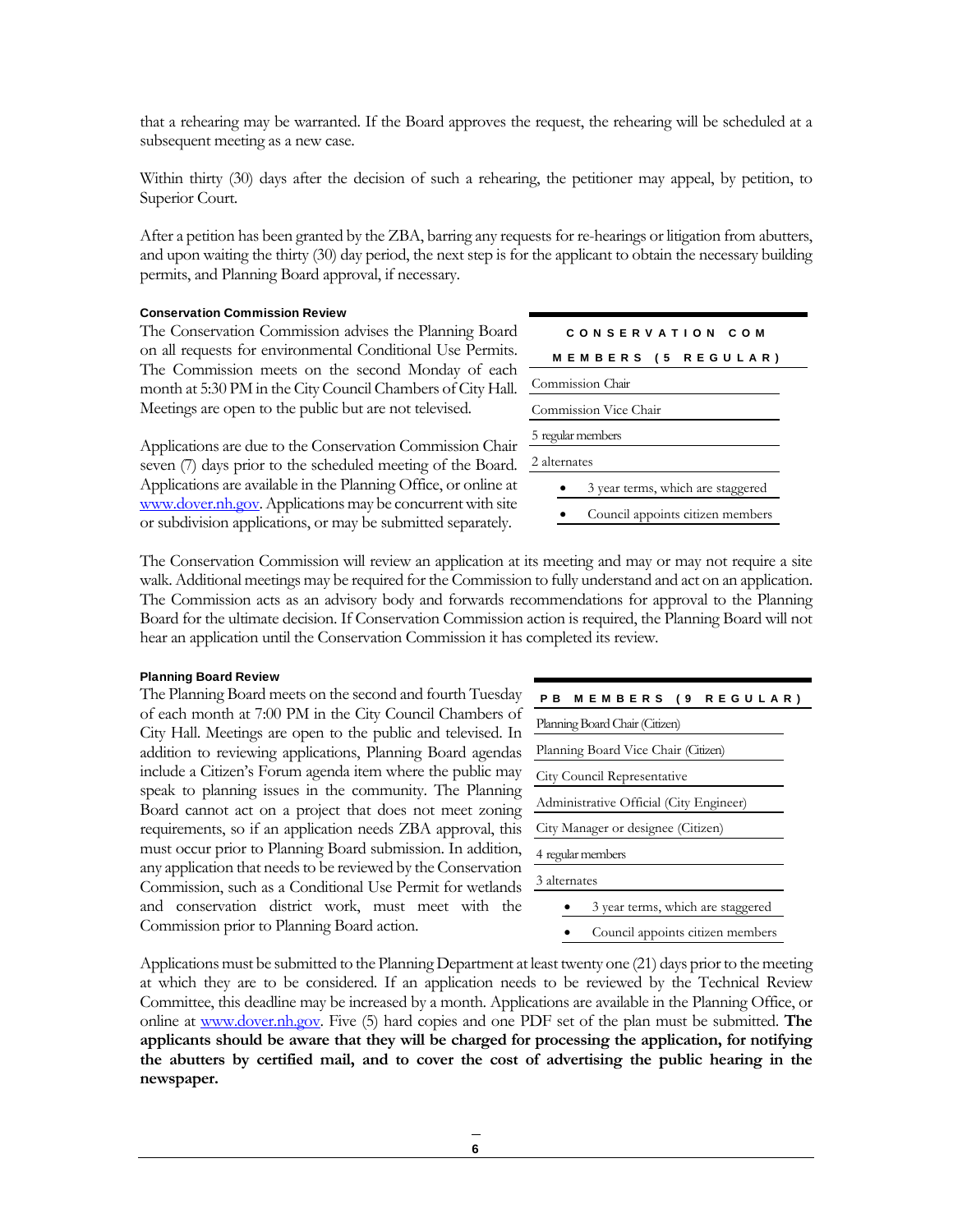Once the plan is formally submitted and all fees paid, the plan is placed on an appropriate Planning Board meeting agenda. The PDF submittal of the project is placed, along with the application and TRC notes online with the agenda for the public to review. Additionally, staff notifies abutters with a comprehensive notice alerting the abutter of the intent of the project as well as other pertinent information.

The Planning Board normally reviews projects in one meeting. The Board will accept jurisdiction on an application and hold a public hearing, and deliberate. The Board is not required to act in one meeting and may table an item to hold a site walk or gather more information. The State of New Hampshire requires that once a plan is accepted by the Board, it must be acted upon within sixty five (65) days. If the decision cannot be made within sixty five (65) days, an applicant will be apprised and asked for an extension.

At the meeting, staff will introduce the application and apprise the Board of major issues, then the applicants' presents their plan and answers questions from the Board. The public is invited to speak during public hearings which are held for each new case. Abutters are invited to express their opinions in regard to the proposed project and ask questions. The applicant may have a designated agent represent the plan, such as an attorney, civil engineer, surveyor or other professional. Staff works with the applicant and/or agent to present the plan in an articulate manner. A laptop computer is available in the Council Chambers and is used to display the plan on televisions inside the Chambers and over Channel 22.

This process continues until the final hearing at which the Planning Board makes a decision to approve or disapprove the proposed project. As the project nears the approval stage, staff will draft a recommendation to the Board and create a list of preliminary conditions for approval. In order to ensure a smooth process, staff will communicate these conditions to the applicant as early as possible.

#### Types of development

The Planning Board reviews the following types of development:

- Subdivision (see section 157 28 for application requirements)
	- o Minor
	- o Major
	- o Open Space
- Lot Line Adjustments (see section 157 18 for application requirements)
- Site Plan (see section 153-13 for application requirements)
- Conditional Use Permit

The following pages will describe the above applications and the process for each one. There will be redundancy in the processes. Readers are encouraged to review the individual sections on the Planning Board and Zoning Board above.

#### Subdivision

A subdivision is the division of the lot, tract, or parcel of land into two (2) or more lots, plats, sites or other divisions of land for the purpose, whether immediate or future, of sale, rent, lease or building development. It includes re-subdivision and, when appropriate to the context, relates to the process of subdividing or to the land or territory subdivided. **A condominium conveyance, per RSA 356-B, shall not require Planning Board approval.** 

There are two (2) types of subdivisions in Dover, major and minor subdivisions. A major subdivision is one (1) where a lot, tract or parcel of land is divided into four (4) or more separate parcels, or a subdivision which requires new streets, the extension of municipal facilities or the creation of any public improvements. In many cases, a major subdivision must follow the regulations of an Open Space Subdivision.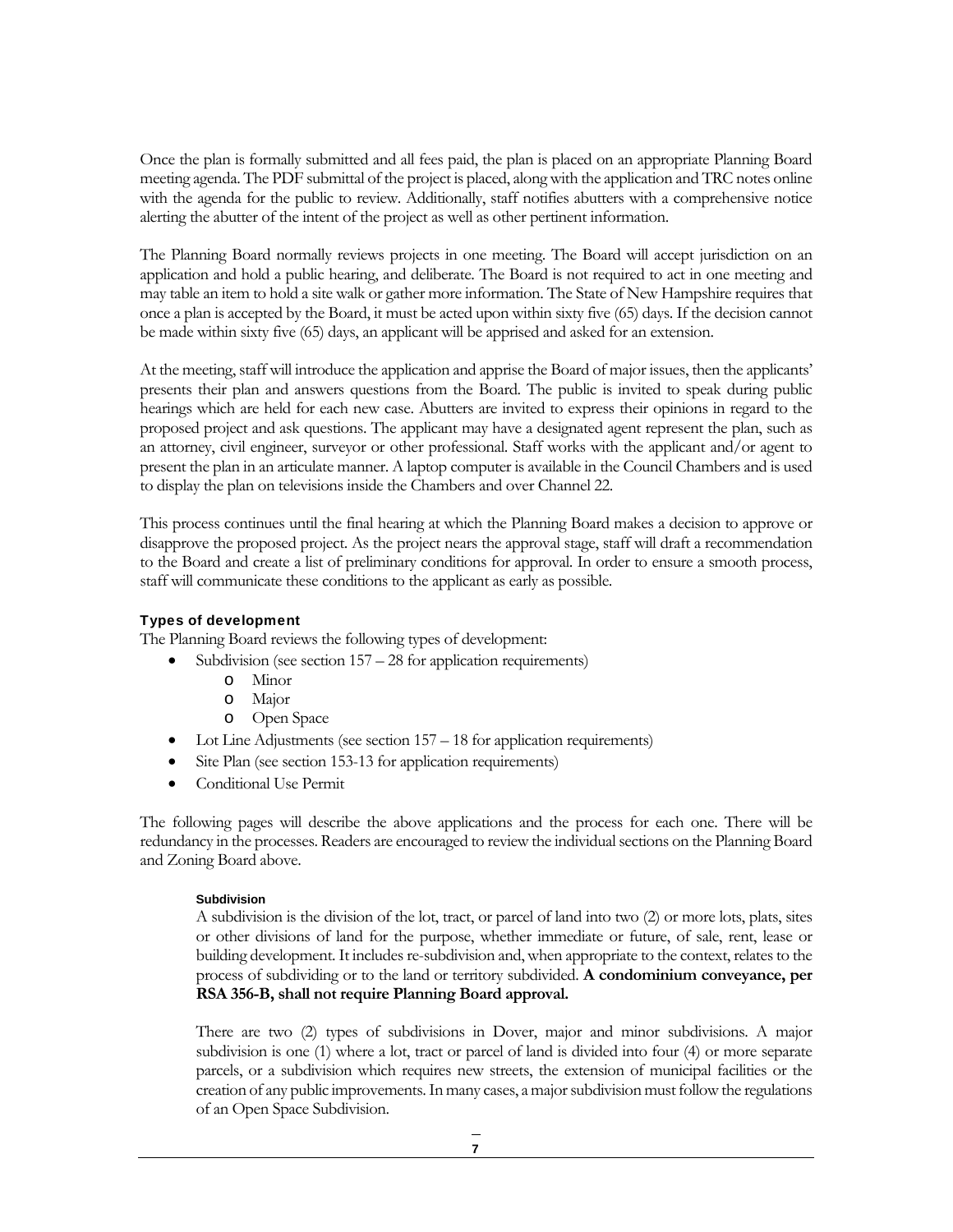A minor subdivision is the division or re-division of a lot, tract or parcel of land into three (3) or fewer parcels within a four (4) year time period, provided that there shall be no extension of streets or other significant improvements required; or, any subdivision that, in the judgment of the Planning Board, will present no significant engineering and/or planning difficulties.

In Dover, a major subdivision may be developed as an open space subdivision. This format allows creativity and flexibility in layout and preserves open space by concentrating all of the units developed in a more clustered location on the original parcel. The subdivision may include lot lines or may be free of lot lines, in a condominium-like format. A roadway may be proposed as either public or private.

#### Lot Line Adjustment

A lot line adjustment alters the size of two (2) or more lots, but does not create a new buildable lot. This may be done as part of an accompanying subdivision or may be a standalone project.

#### Site Plan Review

A site plan is a professionally rendered drawing which delineates the proposed development of a site. This plan is required for non-residential development, creation of multi-family residential structures, and for extensions of parking lots and alteration of an acre or more of land.

Below are listings of projects types which require site plan approval, prior to the issuance of a building permit:

- New construction. Site Review and Planning Board approval will be required for development of land for:
	- o Non-residential uses;
	- o Multi-family dwellings of five (5) or more units; and
	- o Construction of parking areas larger than 4,000 square feet.
	- o Construction activities that result in a land disturbance of greater than or equal to one acre or less than one acre if part of a larger common plan of development that would disturb one acre or more.
	- o Any construction activities that require a conditional use permit for work to be located in or within fifty (50) feet of a wetland or Conservation District.
- Expansions and/or additions. Technical Review Committee review will be required for the following expansion and/or additions to existing development:
	- o Any increase of nonresidential development resulting in an expansion of gross floor area exceeding twenty-five hundred (2,500) square feet.
	- o Any addition to a residential structure resulting in the creation of five (5) or more additional units.
	- o Any accessory structures with floor areas exceeding fifteen hundred (1,500) square feet.
	- o Any expansion of a parking area or paving of a gravel parking area larger than one thousand (1,000) square feet.
	- o Any construction activities that result in a land disturbance of greater than or equal to one acre or less than one acre if part of a larger common plan of development that would disturb one acre or more.
	- o Any construction activities that result in a land disturbance of greater than or equal to one thousand (1,000) square feet if the activity is located in or within fifty (50) feet of a wetland or Conservation District.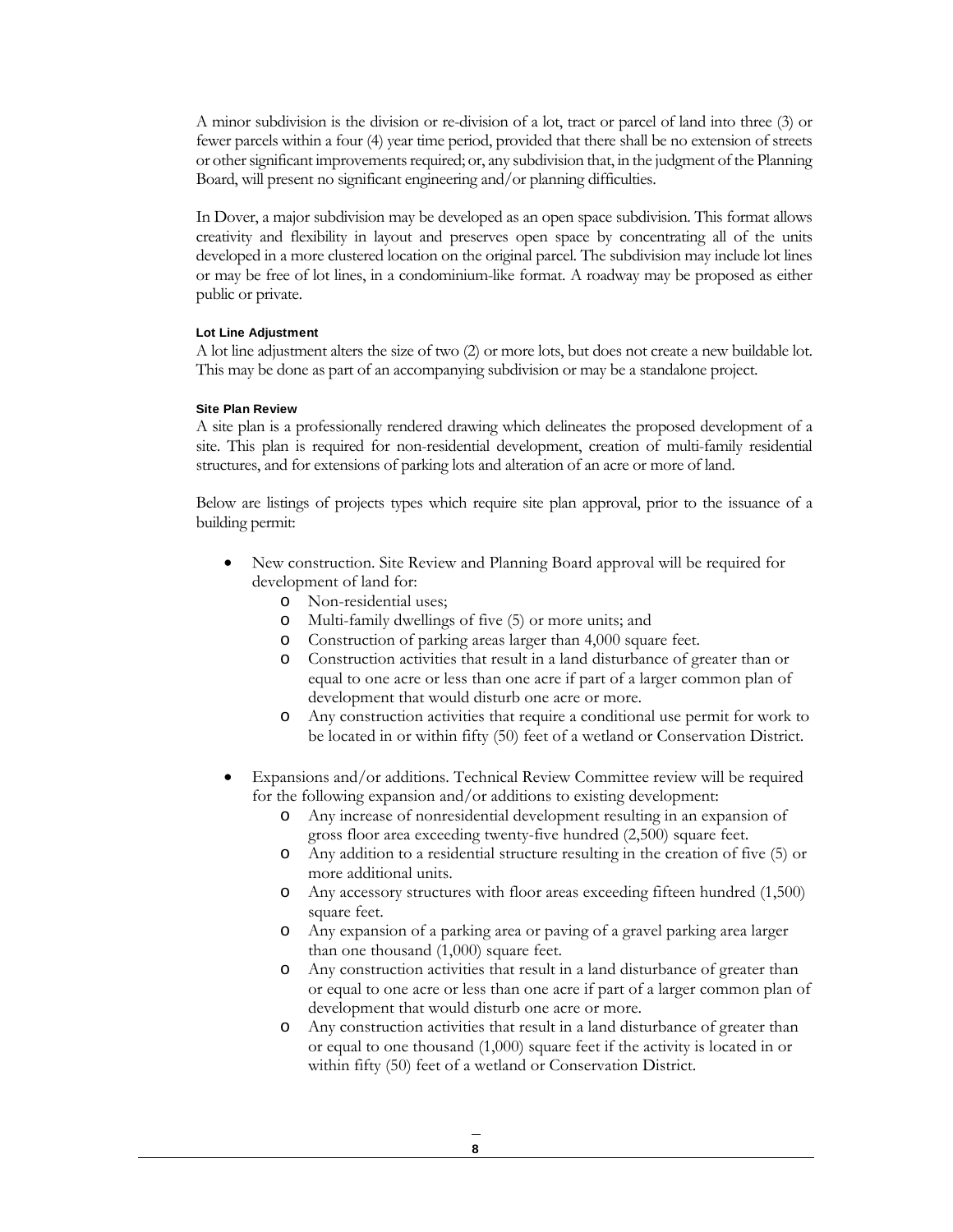- Change of use of Existing Structures. Site review will be required for a change in conforming use with a new use allowed in the zoning district in which the tract or structure is located. For the purposes of this subsection, the definition of a new USE shall not include any USES which have previously existed on the site since the adoption of the Dover Zoning Ordinance (July, 1948). The following criteria constitutes a change in use:
	- o Development which causes a residential structure to be converted resulting in an increase of five (5) or more units.
	- o Proposals that would change the USE of an existing structure containing twenty-five thousand (25,000) square feet or more of gross floor space. The proposed square footage shall be measured around the inside perimeter of the space to be changed, including all floors of a multi-floor structure. In the event that an existing structure is being subdivided and the new USE in only a section of the new space is known, the entire original space must be considered in the calculation.

Whether a plan is following the subdivision process or site plan review process, the Planning Board reserves the right to require additional information, such as a traffic impact study or drainage analysis. The costs associated with development and review of all studies is born by the applicant.

#### Conditional Use Permit

A conditional use permit is required for any alteration of wetlands, wetland buffers or work within the City's conservation district. Additionally, a conditional use permit could be issued for a larger development plan, as called for in the Residential Mixed Use Overlay District, for shared parking, or relief in the Central Business District. Environmental Conditional Use Permits are acted on by the Planning Board after the Conservation Commission has reviewed the applications.

## Development Flow Charts

The following diagrams walk the applicant through the development review process.

The step within a rectangle is a static step, while those steps within a diamond shape are ones which have more than one potential outcome. Lines connect the steps, but do not indicate a timeline. A project runs at its own pace, and staff will be open and upfront with an applicant at every step to ensure that the whole team understands where an application stands in the process.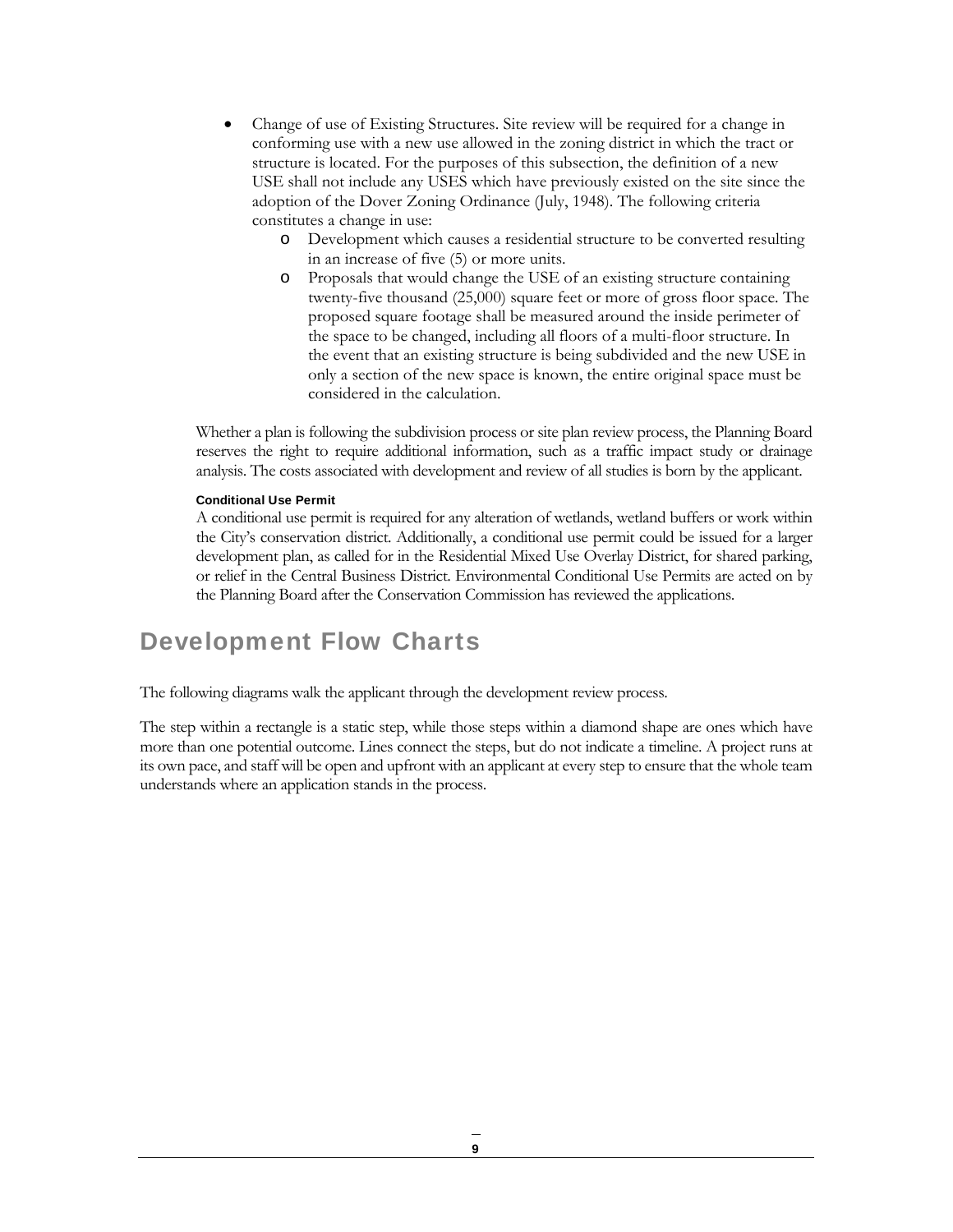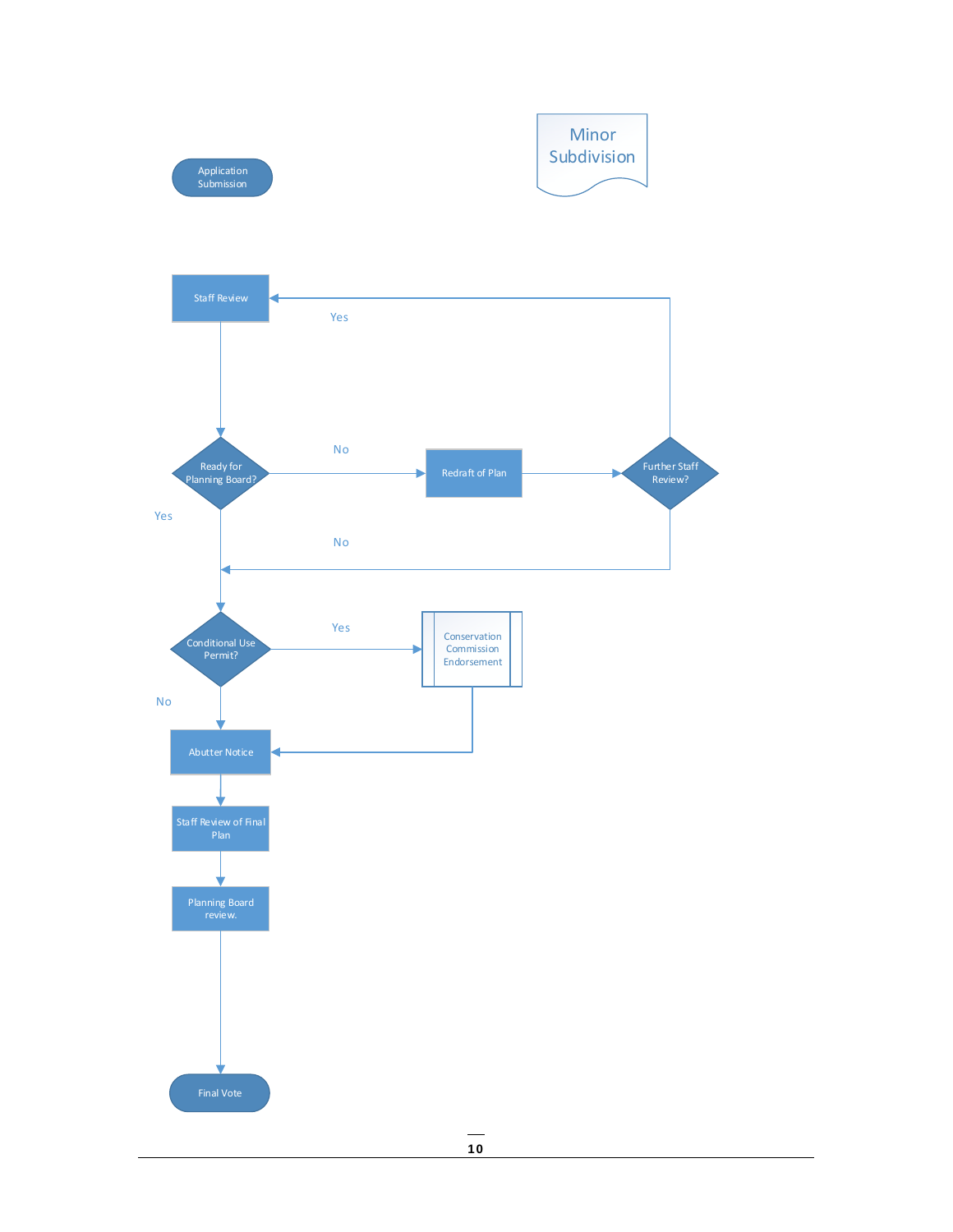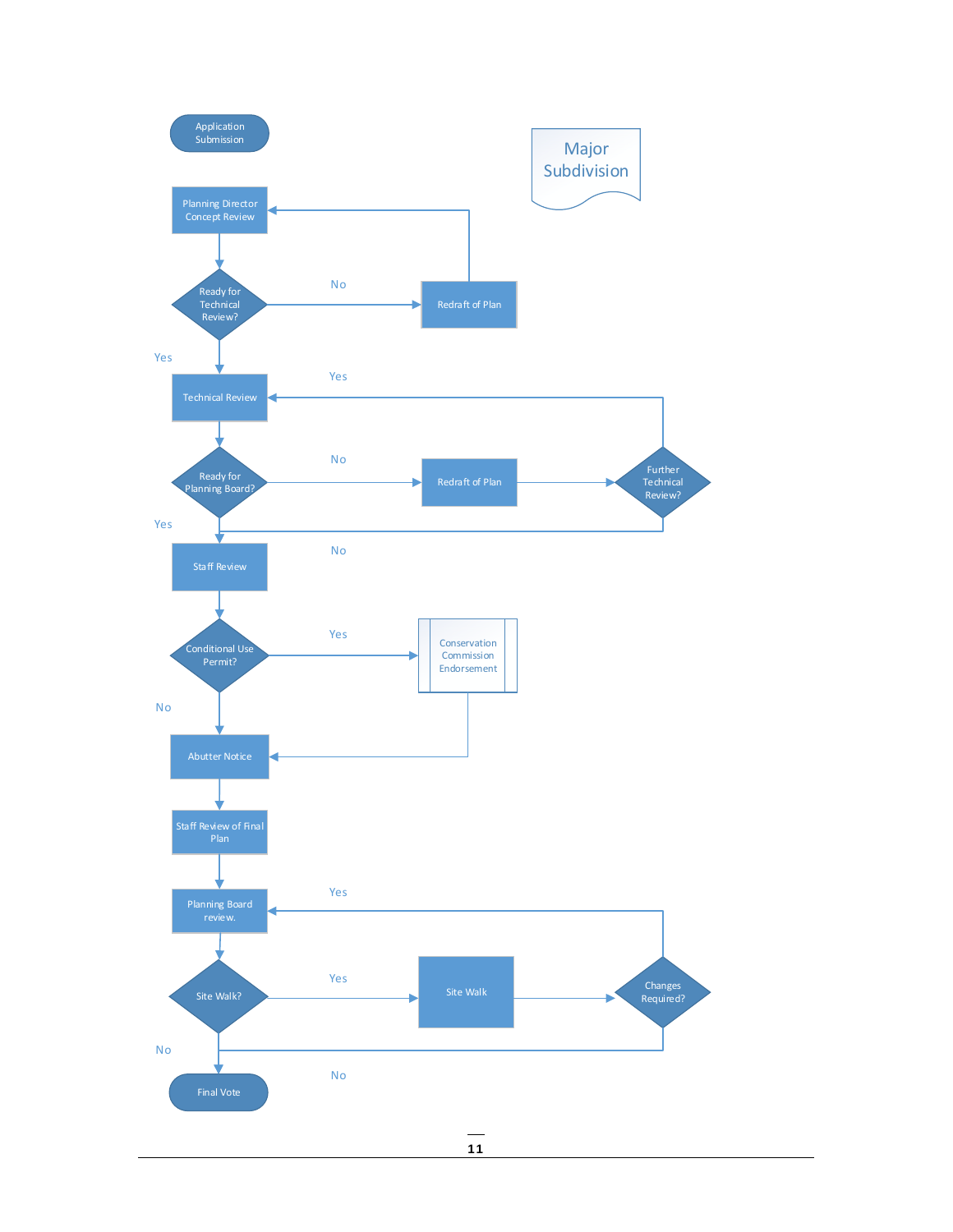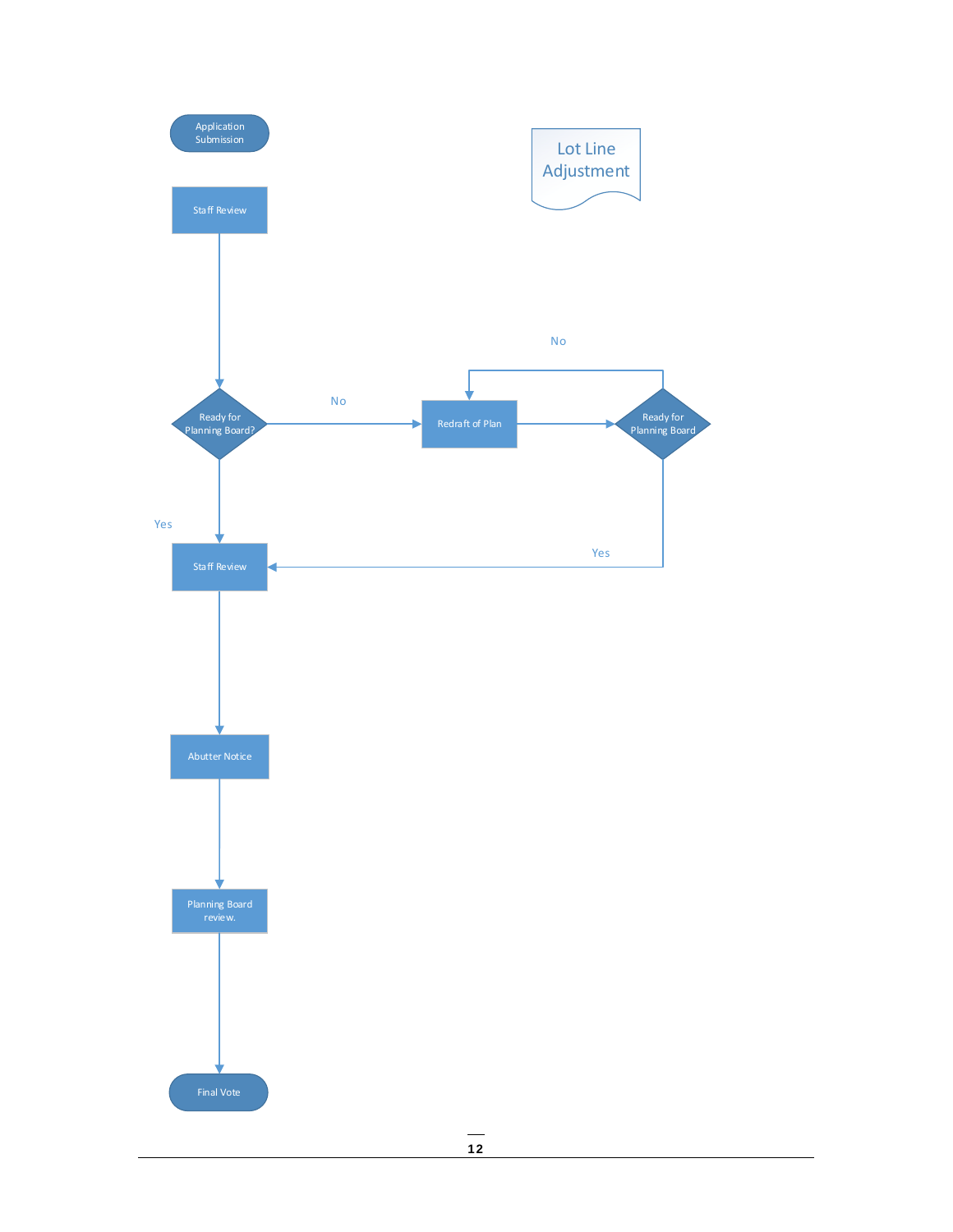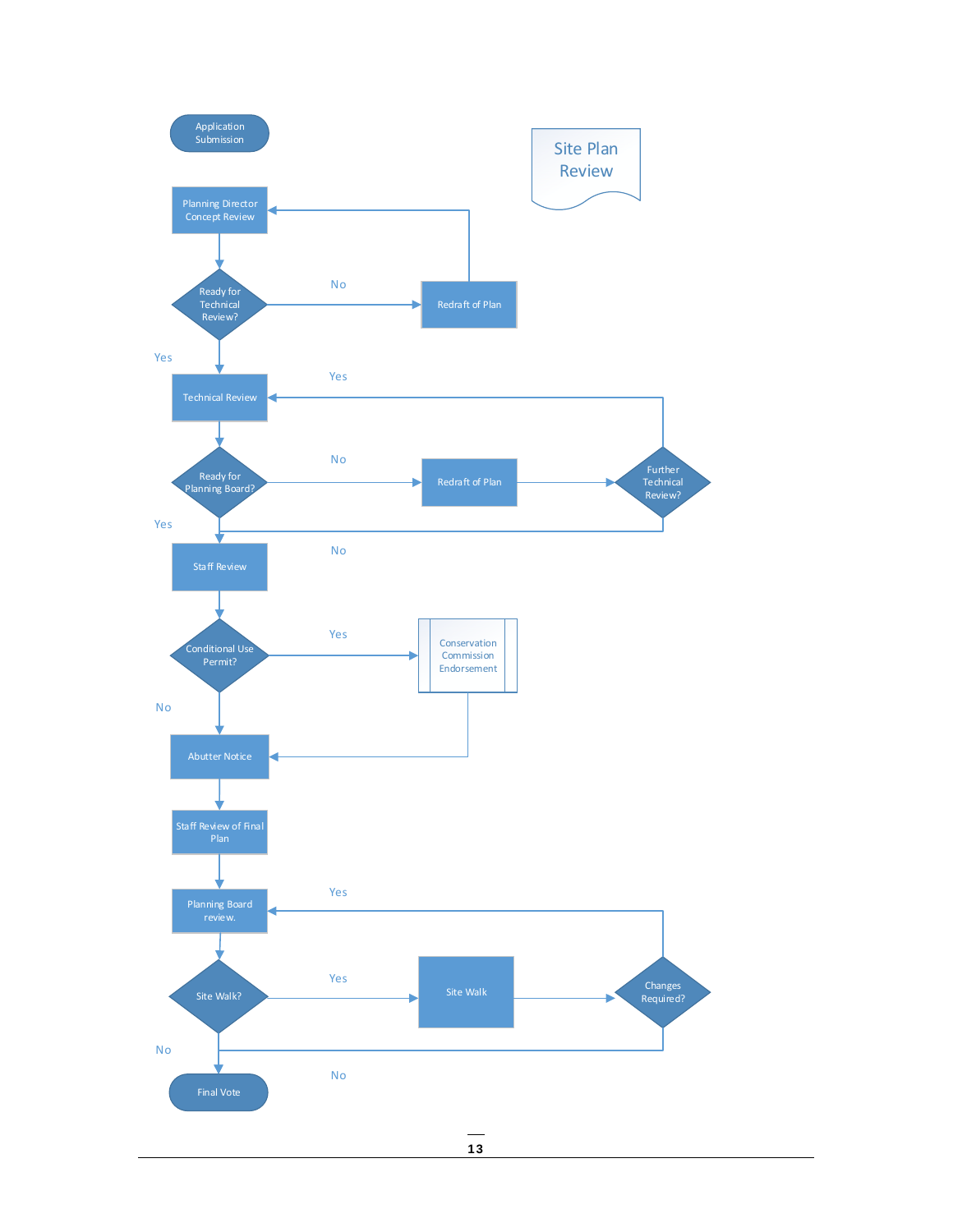![](_page_17_Figure_0.jpeg)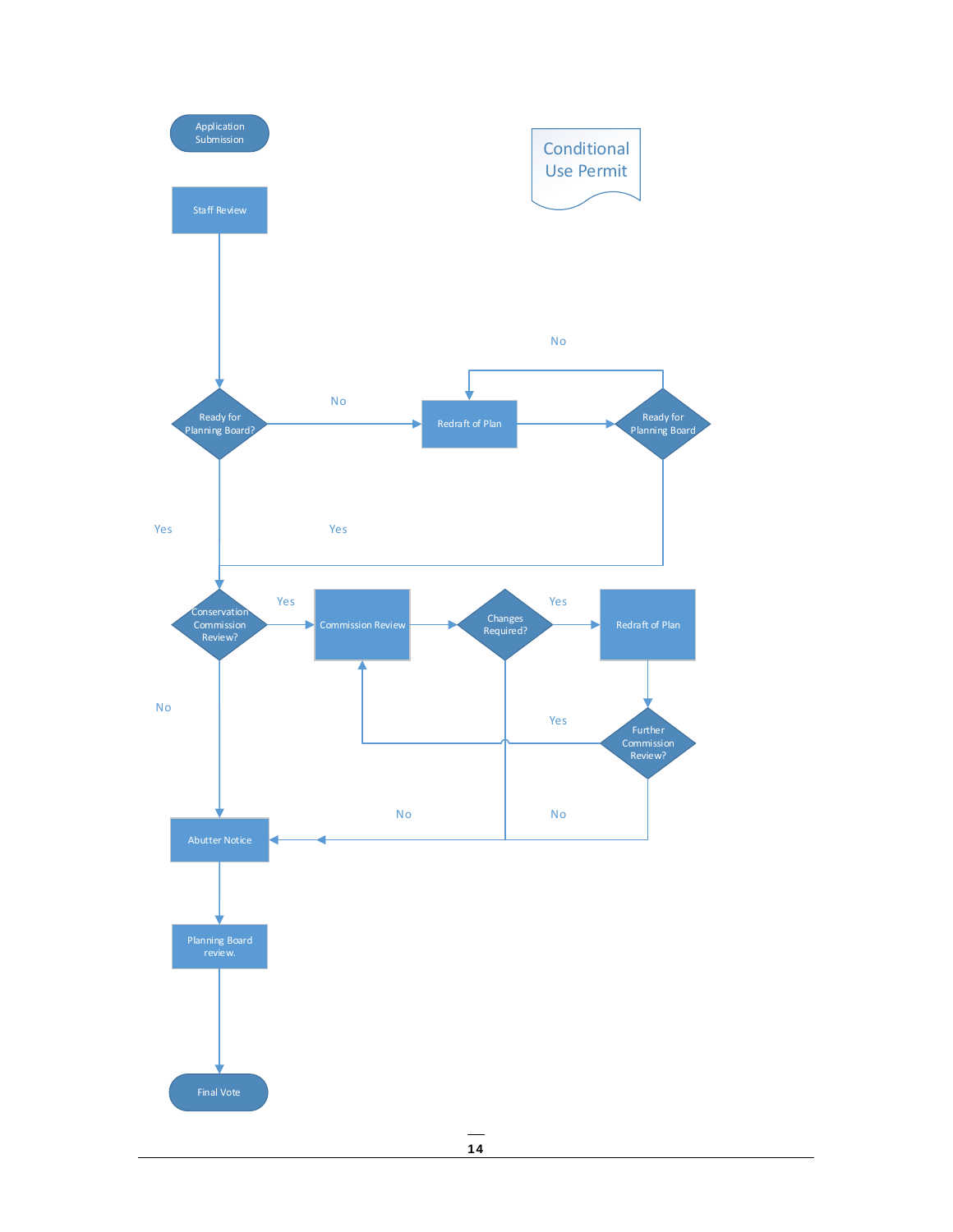## Post Approval Phase

#### Planning Board Applications

Following action by the Planning Board, a Notice of Decision letter, which lists any conditions of approval or reasons for disapproval, is sent to each applicant. When Conditions of Approval are included, they are listed in one of four categories. If a plan is disapproved, applicants may resubmit the plan or appeal the decision to the Strafford County Superior Court, or Housing Standards Board. An abutter may appeal the approval to either venue as well.

When a plan is approved, an applicant has ninety (90) days to meet the conditions required prior to the signing of the plan. The Assistant City Manager may extend this deadline by an additional ninety (90) days. The final step for the applicant is to apply for, and receive, permits from the Building and Engineering Divisions.

#### Permitting – Pre-construction

After a plan has been signed by the Planning Board chair, it moves into the development phase. This phase is administered through the Inspections Services Office and Community Services Department which will work with an applicant to understand timelines and milestones. These are initially laid out at a pre-construction meeting, which is held prior to the issuance of a building permit and/or any land clearing. The Engineering Office inspects all site work associated with a project and building activities are handled by the Inspection services office of the Fire Department.

One function of the pre-construction meeting will be the establishment of truck routes to be used by the applicant during the construction phase of a project. These routes will be set up based upon existing truck routes within the City of Dover, and may not be the shortest route. Factors such as road durability and local traffic patterns are reviewed to develop this truck route.

As part of the pre-construction process, an applicant will work with the City Engineer to develop a surety (cash or letter of credit) for all site improvements, and letter of credit for erosion and sediment control. Surety must be in place before a building permit will be issued, for lots within a subdivision, and before Certificate of Occupancy is issued for a site plan. The surety is returned when the project has been completed and the City Engineer is comfortable with the long term stability of the infrastructure. In addition, the applicant will work with the Community Services Department to develop an operations and maintenance plan for any planned roadways. This plan will include timelines for paving, snow plowing and garbage collection. A separate bond will be collected to cover costs for these services.

When an applicant is ready to submit a building permit, the permit is processed through the Inspection Services Office, and is accompanied by specific building plans, and fees. Additional permits are required for electrical, plumbing and mechanical work. Life safety inspections are also conducted from this office and may be coordinated as needed.

#### Certificate of Occupancy

After the conditions of approval have been met and final inspections of a structure have been held, the Building Official will issue a Certificate of Occupancy. The Building Official works with the other staff, as needed, to review the sign off sheet required for the Certificate of Occupancy.

| CATEGORIES OF                     |
|-----------------------------------|
| CONDITIONS                        |
| Prior to signing of the plan      |
| Prior to land disturbance         |
| Prior to Building Permit          |
| Prior to Certificate of Occupancy |

| PERMITS                               |  |
|---------------------------------------|--|
| <b>Building Construction/Addition</b> |  |
| Demolition                            |  |
| Mechanical/Plumbing                   |  |
| Electrical                            |  |
| Certificate of Occupancy              |  |
| Health                                |  |
| Public Assembly                       |  |
| Burn                                  |  |
| Driveway                              |  |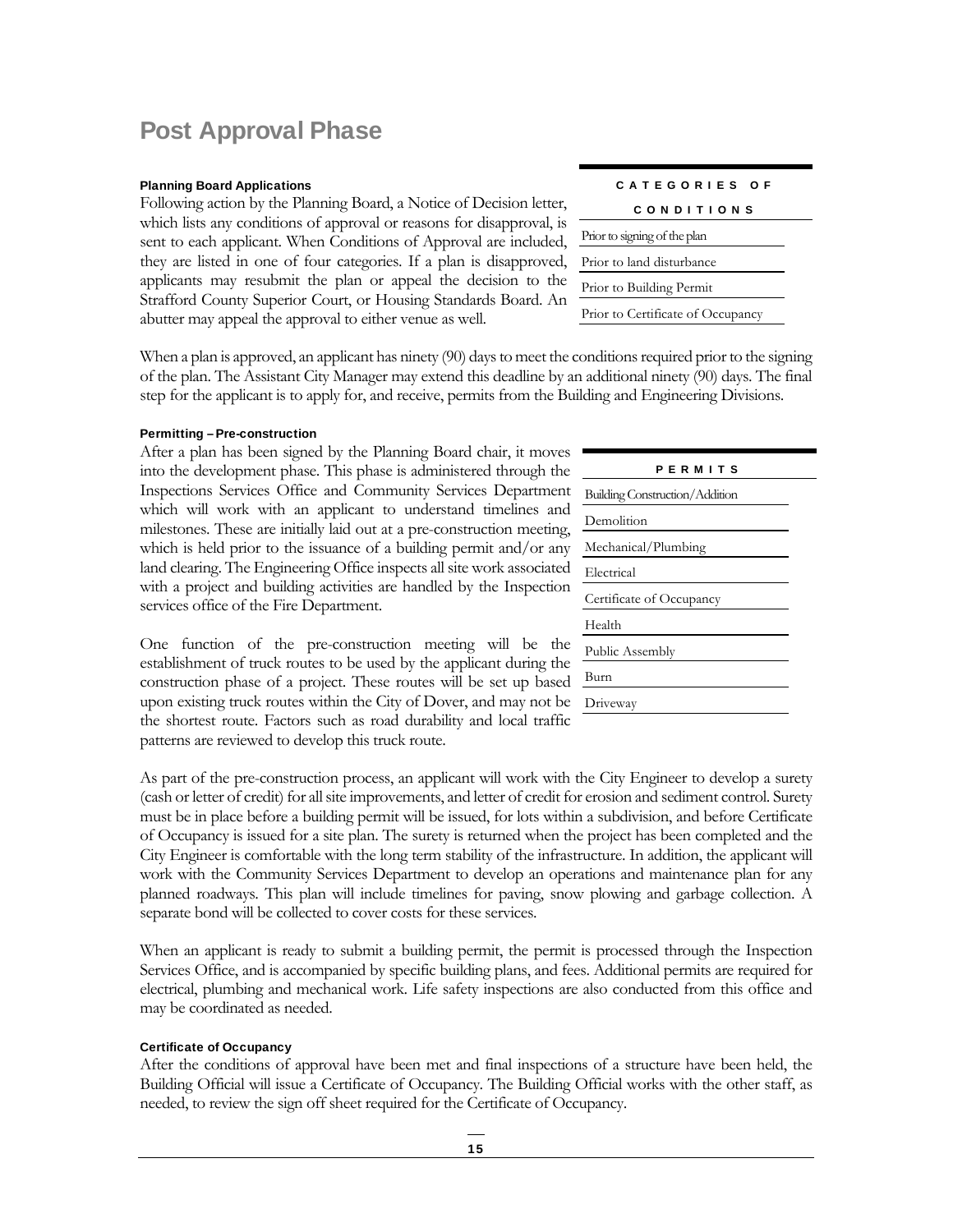## Other Elements

#### Follow up

The Certificate of Occupancy is issued for structures. Improvements to infrastructure must be approved by the Engineering office. The Engineering technician follows the site construction and works with the City Engineer to facilitate the development of a project's infrastructure. If a road is proposed to be turned over the City, the City Engineer will review and recommend acceptance to the City Council, which votes to accept the street as city maintained once a project is completed.

Some portions of a project's development do not require Planning Board approval. These include zoning verification, sign permits, or interpretation and driveway permits. In many cases staff has simple procedures in place for these applications.

#### Sign Permits

A sign permit is required prior to the installation of any sign within the City of Dover. Sign permits are available in the Planning Office and are approved by the Zoning Administrator. Once a permit has been issued, replacement of existing signs and support structures, where the area, location or materials are not being altered, do not require a permit, as long as such replacement conform to the regulations.

Site plan applicants may receive concurrent approval of site plans and sign permits during the Planning Board approval process.

#### Impact Fees

The City of Dover uses impact fees for new development, defined as the net increase of development to the community, for compensation to the City and the School District for the proportional share of capital facilities generated by the new development in the City of Dover. Any person who seeks a building permit for new development may be required to pay an impact fee in the manner set forth.

For projects appearing before the Planning Board, estimates of fees are brought to the TRC meeting, and fees themselves are assessed at the time of the Building Permit, and payable prior to the issuance of a Certificate of Occupancy. These fees are subject to review and change by the Planning Board, after a public hearing and notice.

| Type of Development            | Recreation | Police | Fire  | <b>Schools</b> | <b>Total Impact Fee</b><br><b>Assessments</b> |
|--------------------------------|------------|--------|-------|----------------|-----------------------------------------------|
| <b>RESIDENTIAL PER UNIT</b>    |            |        |       |                |                                               |
| Single Detached                | \$1,326    | \$325  | \$615 | \$6,629        | \$8,895                                       |
| Townhouse                      | \$1,138    | \$309  | \$548 | \$2,125        | \$4,120                                       |
| Two to Three Family            | \$1,154    | \$357  | \$583 | \$4,346        | \$6,440                                       |
| Apartments 4+ Units            | \$872      | \$279  | \$447 | \$3,003        | \$4,601                                       |
| Manufactured Housing           | \$1,227    | \$402  | \$635 | \$4,338        | \$6,602                                       |
| <b>Accessory Dwelling Unit</b> | \$558      | \$179  | \$286 | \$1,989        | \$3,012                                       |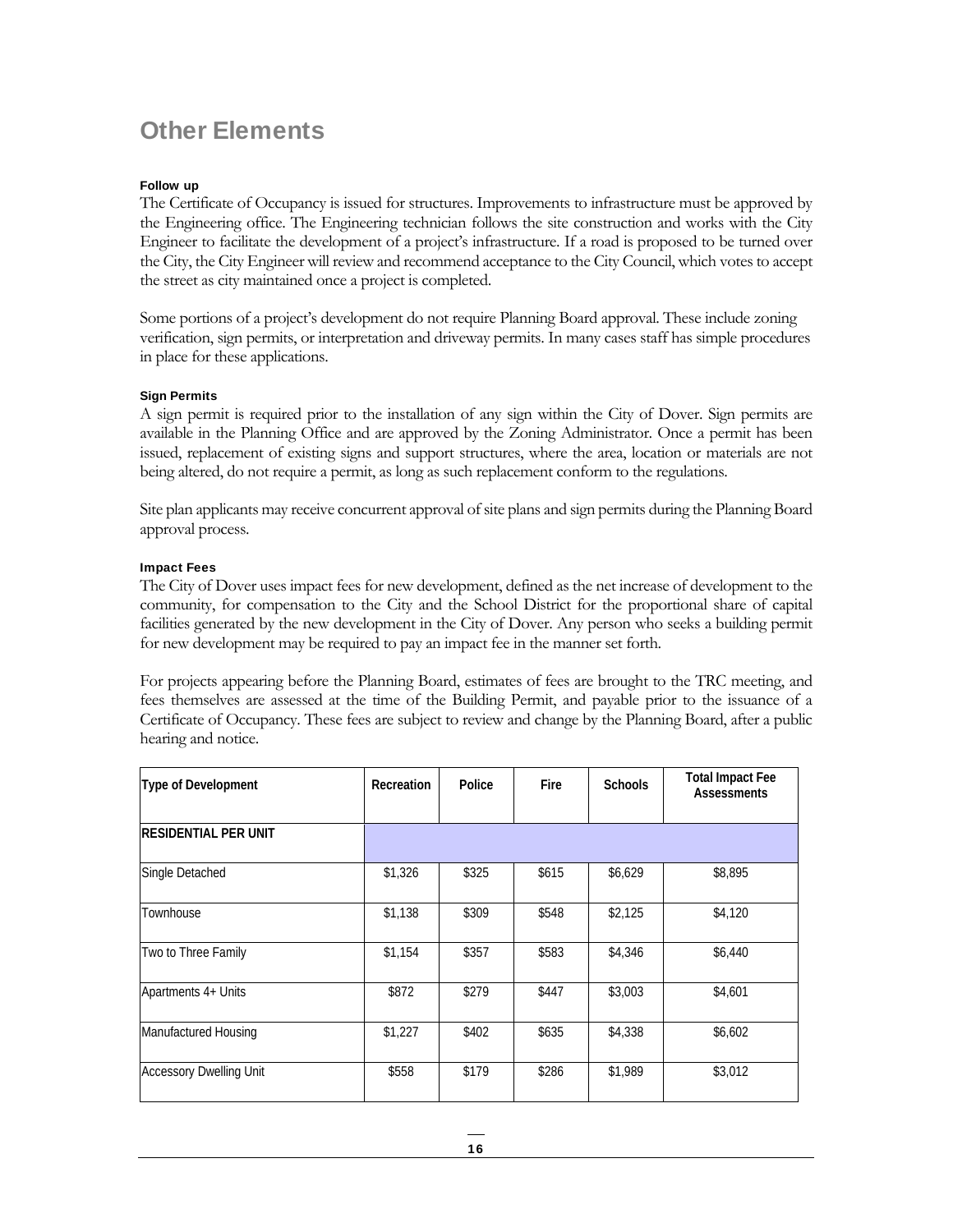| \$872  | \$279  | \$447   | \$649    | \$2,247 |
|--------|--------|---------|----------|---------|
| \$349  | \$152  | \$1,163 | Pro rata | \$1,664 |
| \$183  | \$181  | \$1,609 | \$0      | \$1,973 |
|        |        |         |          |         |
|        | \$0.71 | \$0.87  |          | \$1.58  |
|        | \$0.33 | \$0.59  |          | \$0.92  |
| no fee | \$0.04 | \$0.04  | no fee   | \$0.08  |
|        | \$0.13 | \$2.37  |          | \$2.50  |
|        | \$0.23 | \$0.25  |          | \$0.48  |
|        | \$0.24 | \$0.39  |          | \$.063  |
|        |        |         |          |         |

#### Investment Fees

The City of Dover has made a long term investment in its water and sanitary sewer systems. When projects are required to tie into that system they are expected to pay their fair share of that investment. An investment fee shall be charged for all applicants entering into and utilizing the Municipal Water and Sanitary Sewer System either directly or indirectly. Current fees are available through the Community Services Department. These fees are reviewed and revised annually by the Dover Utilities Commission. Payment of these fees is due at the time of connection to the system, which is before the issuance of a Certificate of Occupancy.

#### Driveway Permit

A driveway permit is required for any construction, reconstruction, alteration, surfacing or resurfacing of any driveway in a manner which affects the size, elevation or grade of such driveway. The Community Services Department must review and approve such construction or alteration and issue a written permit for such work. These permits are available from the Engineering Office and require a schematic of the work to be completed as well as a narrative.

Should the permit be denied, an appeal may be made to the Planning Board for the issuance of the permit.

#### Private Roads

The City of Dover does not require that roads be developed with the anticipation of becoming public right of ways. Any subdivision wishing to have a private roadway developed may do so, provided it meets criteria laid out in Chapter 157, Subdivision of Land. If a private roadway is created, deeds need to reflect this, as should the official subdivision plan. Finally, operation and maintenance plans for solid waste disposal and roadway concerns shall be submitted as part of the home owner's documentation. Private roads shall be developed and marketed with the knowledge that they will not be turned over to the City after completion. A "private" sign over the street name will be installed.

#### Class VI Roads

Class VI roads are not maintained, and the City has no liability for damages incurred in their use. Development of Class VI roads is governed by NH RSA 231, and may require improvements to the road, and approval by the City Council. During the development process staff will identify special requirements.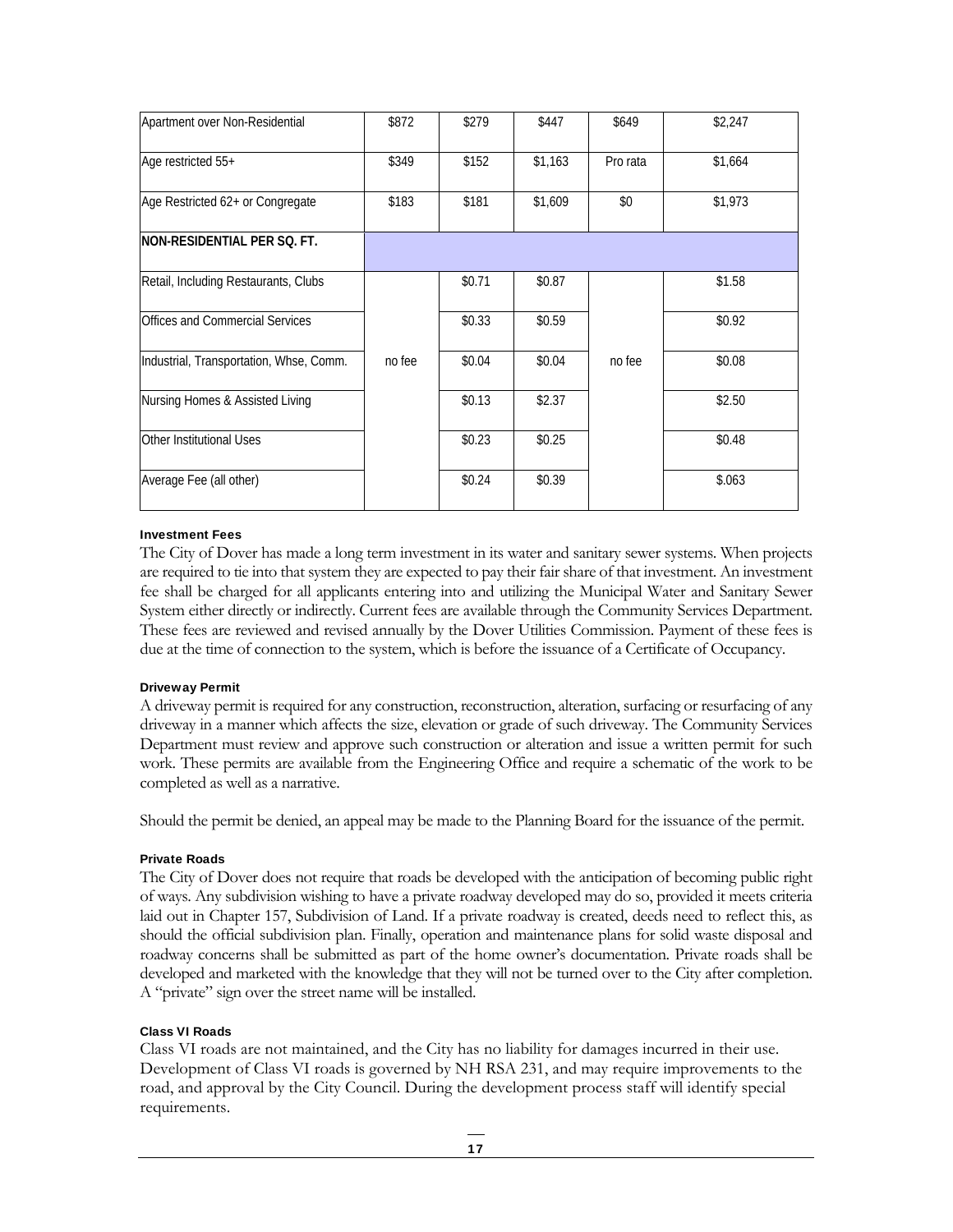#### Work in a Public Right of Way

Any work that is to be performed within the City's Right of Way for an accepted City street **must** be coordinated with the Community Services Department. This includes driveways and public or private utility line installation.

#### State/Federal Permits

Other permits may be required if a project falls under the jurisdiction of state or federal agencies. The most common of these permits are environmental (including wetlands, EPA notice of intent, and Alteration of Terrain permits.) or transportation (including signal alignment or driveway permits on a State road). During the concept and approval process staff will work to identify those permits, and work with the applicant during the post-approval process to navigate the obtaining of those permits.

#### Customary Home Occupation Permits

An occupation carried on as a secondary use in a dwelling unit or accessory building by the occupant of such unit is allowed via a Customary Home Occupation permit. These permits are issued by the Zoning Administrator and are allowed in all Residential Districts. Applicants must comply with criteria laid out in Section 170-18. These criteria were developed with the idea of allowing flexibility of use, but also to protect abutters from uses which are objectionable or detrimental to the residential character of the neighborhood.

#### Accessory Dwelling Unit Permits

Accessory Dwelling Units are secondary dwelling units (a) attached and subordinate to a single family dwelling or (b) constructed above a detached garage that is accessory and subordinate to a single family dwelling. A permit is issued, annually, by the Zoning Administrator for these units after a review of criteria laid out in Section 170-24. Single family dwellings with Accessory Dwelling Units are not considered Duplex units, as the two units must remain under the ownership of a resident of the address.

#### Historic District

Dover does not have a Historic District for review of projects.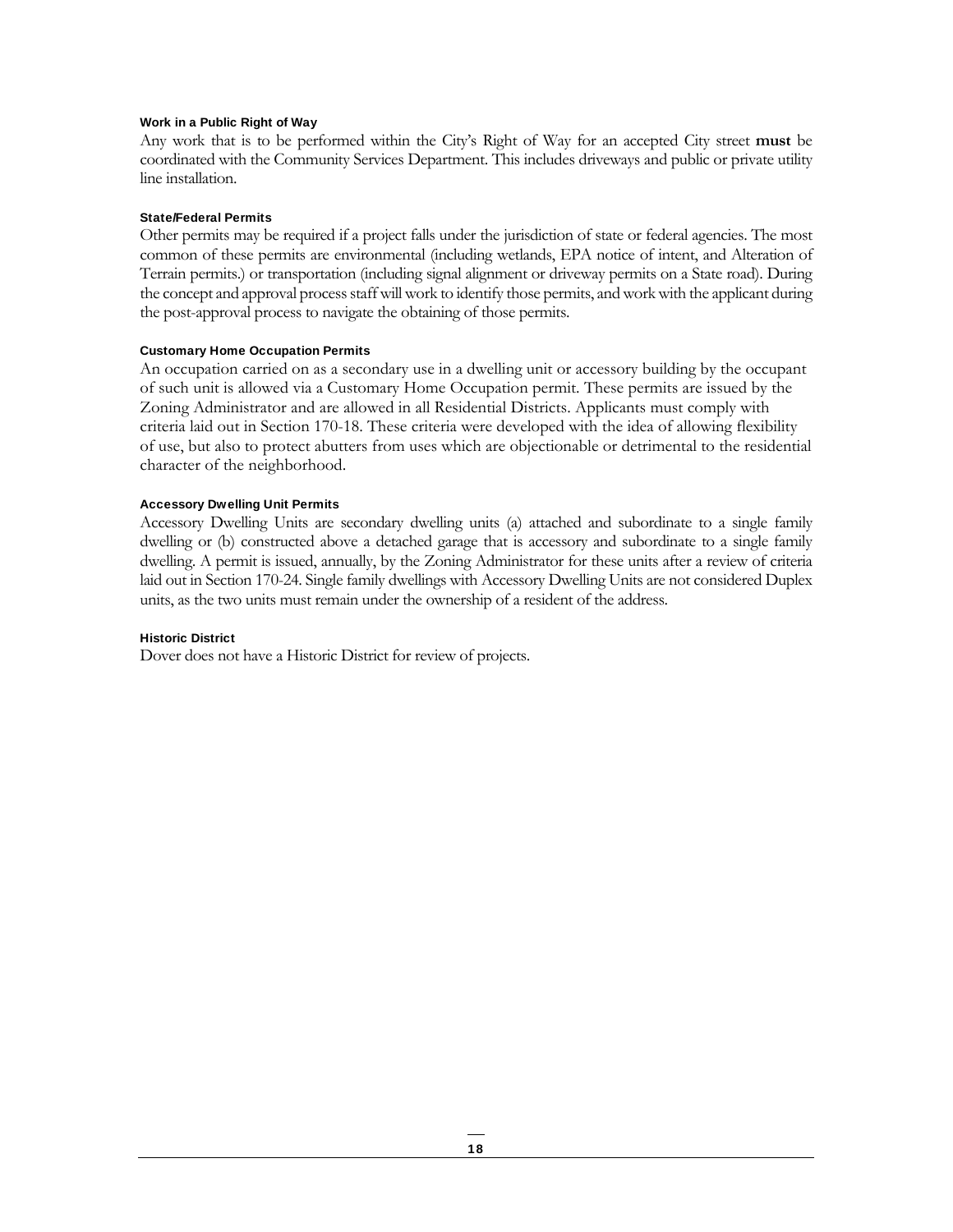## **Section** 2

## **Resources**

#### **Contacts**

PLANNING AND COMMUNITY DEVELOPMENT CONTACTS

| <b>City Planner</b>   | <b>Zoning Administrator</b> | <b>Assistant City Manager:</b><br>Director of Planning and<br><b>Strategic Initiatives</b> |
|-----------------------|-----------------------------|--------------------------------------------------------------------------------------------|
| Donna Benton          | Amanda Nolan                | Christopher G. Parker, AICP                                                                |
| 603.516.6008          | 603.516.6008                | 603.516.6008                                                                               |
| d.benton@dover.nh.gov | a.nolan@downr.nh.gov        | $c.$ parker@dover.nh.gov                                                                   |

ECONOMIC DEVELOPMENT AND INSPECTION SERVICES CONTACTS

| <b>Economic Development</b><br>Director | <b>Building Official</b> |
|-----------------------------------------|--------------------------|
| Daniel Barufaldi                        | James Maxfield           |
| 603.516.6043                            | 603.516.6038             |
| d.barufaldi@dover.nh.gov                | i.maxfield@dover.nh.gov  |

#### COMMUNITY SERVICES CONTACTS

| <b>City Engineer</b> | <b>Engineering Technician</b> | <b>Deputy Community Services</b><br>Director |
|----------------------|-------------------------------|----------------------------------------------|
| Dave White, PE       | Alan Dews                     | <b>Bill Boulanger</b>                        |
| 603.516.6450         | 603.516.6450                  | 603.516.6450                                 |
| d.white@dover.nh.gov | a.dews@dover.nh.gov           | b.boulanger@dover.nh.gov                     |